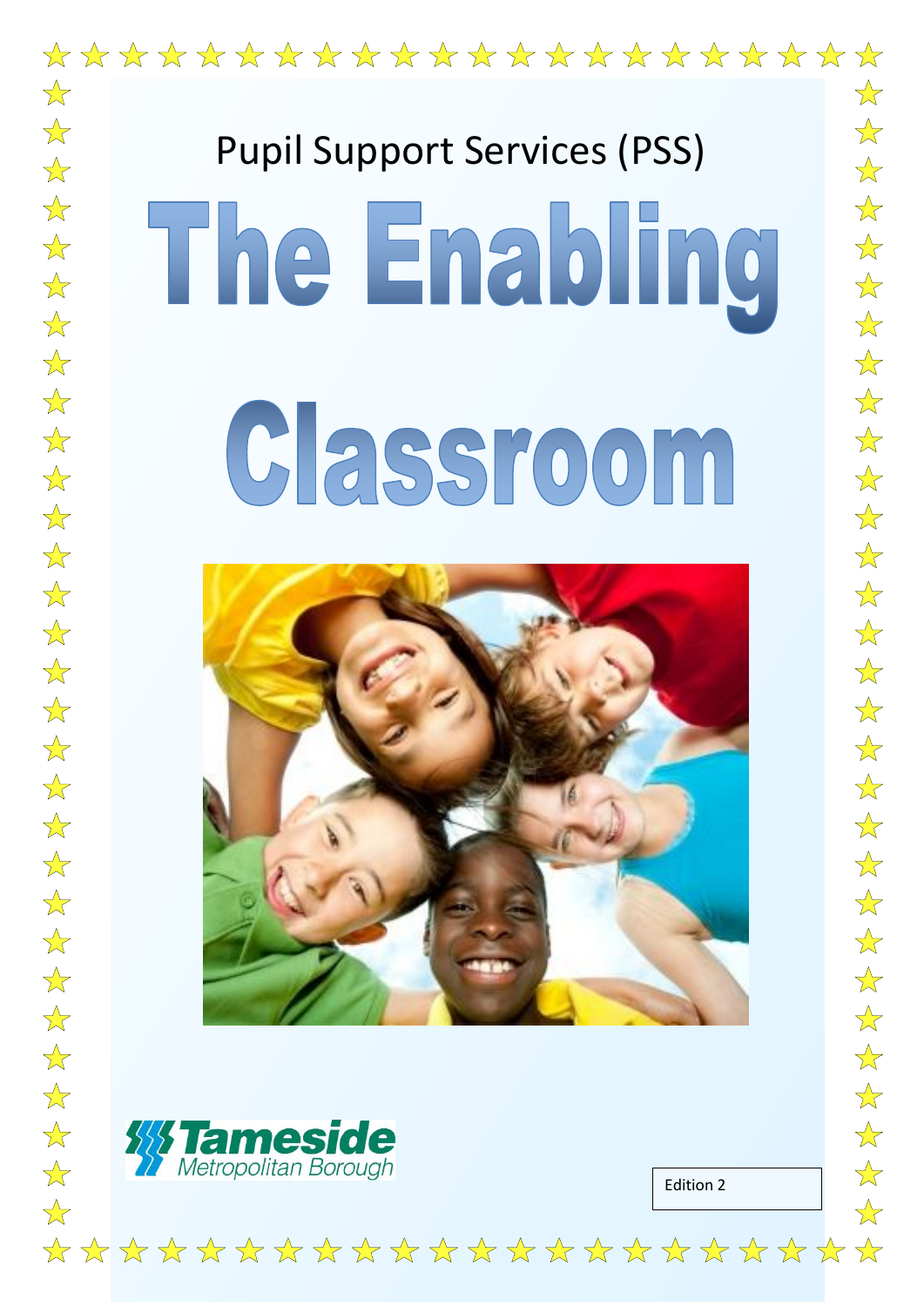# **Part A: Everybody**

*These are recommendations useful in all classrooms, for Quality First inclusive teaching in a supportive environment. Using these ideas should give every pupil the best chance. If these ideas are adopted, any adjustments practitioners might need to make for pupils with less common or more challenging needs will be smaller and easier to undertake. The classroom will therefore be an empowering place for learners. Further support and advice for putting these suggestions into practice is available from Pupil Support services.* 

- 1. Routines and Systems.
- 2. Effective Classroom Skills.
- 3. Inclusive Lesson Design and Language for Learning.

## **Part B: Some Learners**

*This section provides more specific advice about including pupils who have additional needs. Further advice from specialist teams within Pupil Support Services is available on request.*

- 1. Enabling Hearing Impaired learners.
- 2. Enabling Visually Impaired learners.
- 3. Enabling Bilingual learners.
- 4. Enabling learners with Autistic Spectrum Conditions.
- 5. Enabling learners with Specific learning Difficulties.
- 6. Enabling Learners with Emotional, Social and Mental Health Issues.

# **Part C: Beyond the Classroom**

*Advice in this section covers wider aspects of the school, where systems, communication and relationships may impact on emotional health, learning and behaviour. Further advice relating to these issues is available from the BLIS and CLASS teams within Pupil Support Services.*

- 1. Enabling learners during unstructured time.
- 2. Enabling communication with families: 20 tips.
- 3. Enabling learners during assembly.

## **Glossary.**

Find information about local services available to schools on tameside.school-services.net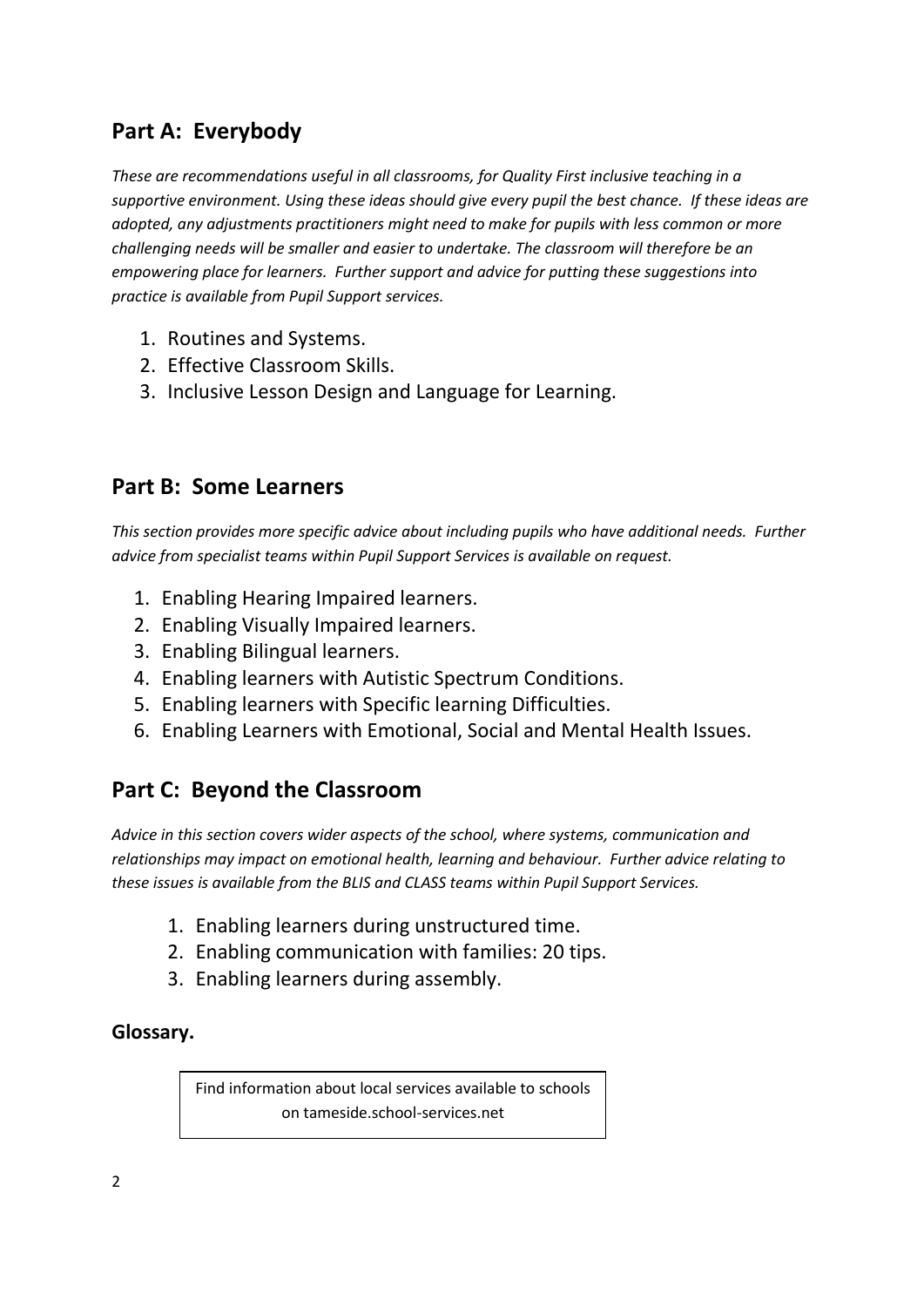# **The Enabling Classroom**

'Teachers are responsible and accountable for the progress and development of the pupils in their class, even where pupils access support from teaching assistants or specialist staff.' **(P71, Special Educational Needs and Disability Code of Practice 2014)**

'When evaluating the quality of teaching and learning in the school, inspectors consider the extent to which well judged teaching strategies, including setting challenging tasks matched to pupils' learning needs, successfully engage all pupils in their learning.' **(OFSTED Framework for school Inspection 2012)**

'Instruction does much, but encouragement everything.' **Goethe**

'Teachers have three loves: love of learning, love of learners and the love of bringing the first two loves together.' **Scott Hayden**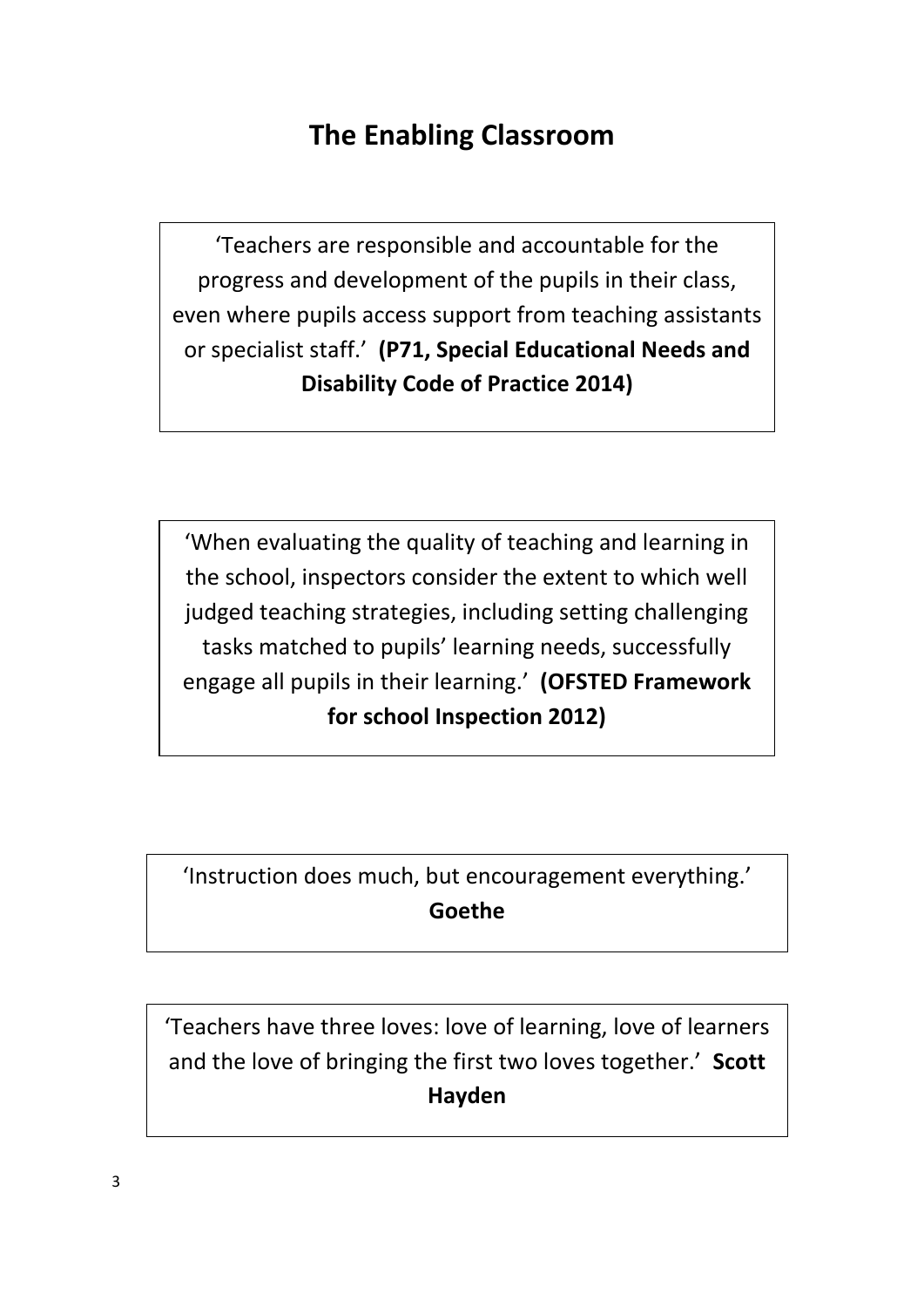# **Routines and systems for the Enabling Classroom**

**Be Prepared to be Flexible and Adaptable**

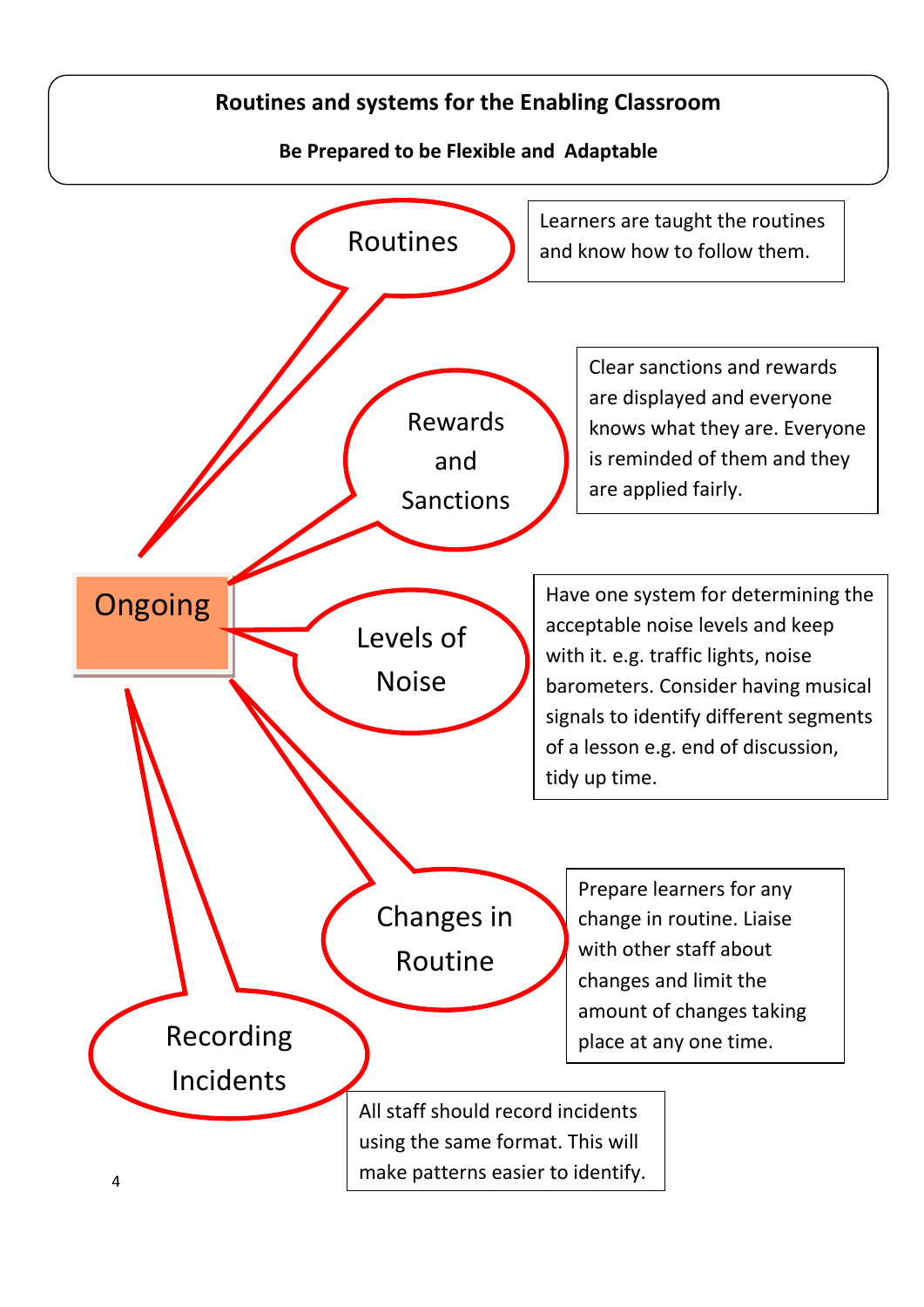# **Routines and systems for the Enabling Classroom**

# **Be Prepared to be Flexible and Adaptable**

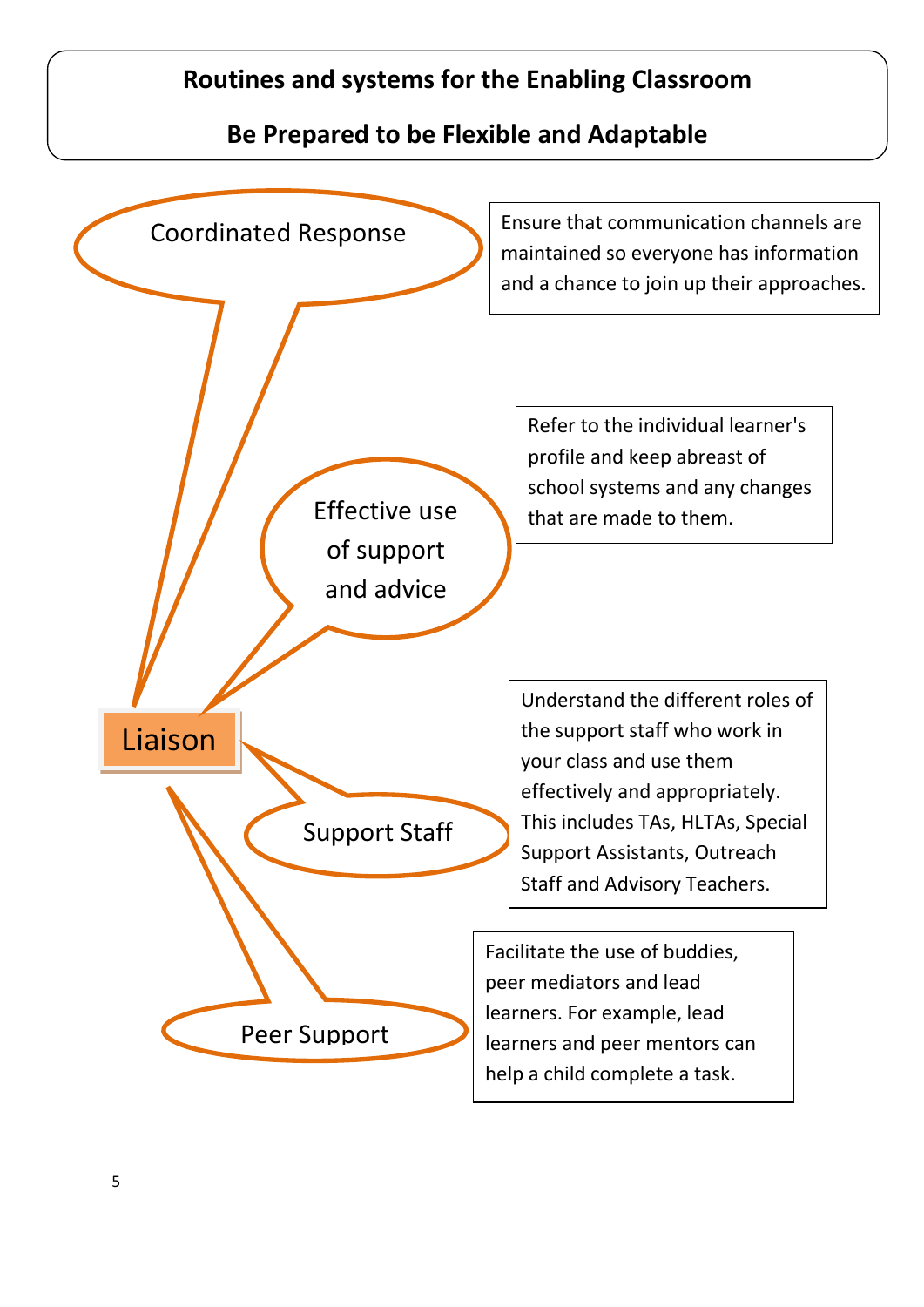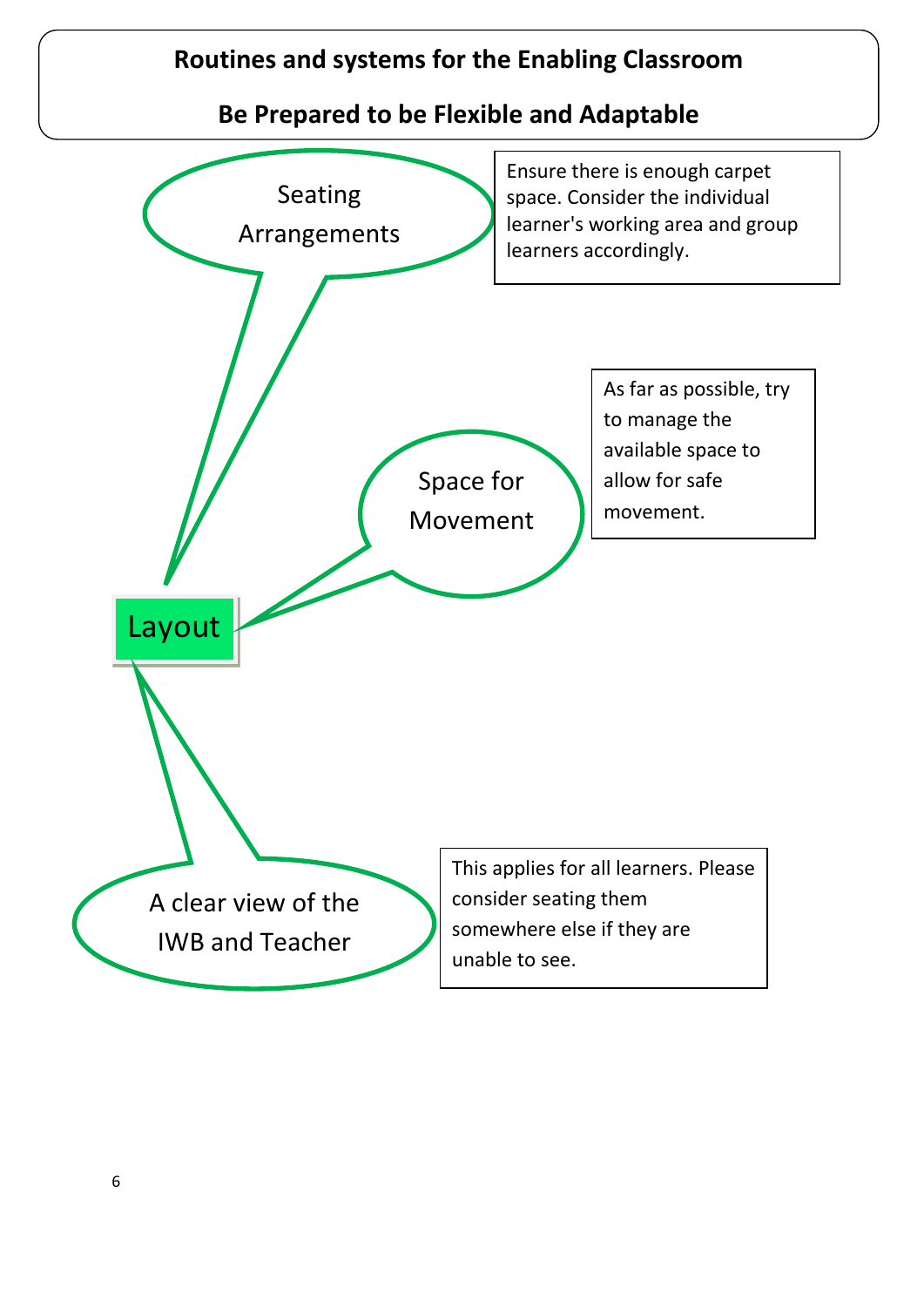| <b>Effective practitioners</b><br>remain aware of the language and communication needs of the<br>learners.<br>continuously:<br>adjust the pace of the lesson, so the learners remain focussed<br>and engaged.                                                                                                                                                                                                                                                                                                                                           |                                                                                                                                                                                                                                                                                                                                                                                                                                                              |
|---------------------------------------------------------------------------------------------------------------------------------------------------------------------------------------------------------------------------------------------------------------------------------------------------------------------------------------------------------------------------------------------------------------------------------------------------------------------------------------------------------------------------------------------------------|--------------------------------------------------------------------------------------------------------------------------------------------------------------------------------------------------------------------------------------------------------------------------------------------------------------------------------------------------------------------------------------------------------------------------------------------------------------|
| <b>Attention and focus are</b><br>supported when practitioners                                                                                                                                                                                                                                                                                                                                                                                                                                                                                          | <b>Understanding and engagement</b><br>are enhanced when<br>practitioners                                                                                                                                                                                                                                                                                                                                                                                    |
| face whoever they are talking to and<br>$\bullet$<br>gain their attention first.<br>address learners by name.<br>make sure glare and shadows do not<br>$\bullet$<br>affect view for learners.<br>avoid standing in front of a window, or<br>anywhere else which turns them into<br>a silhouette.                                                                                                                                                                                                                                                        | give learners time to think, process and<br>prepare, understanding that time needed<br>varies between different learners.<br>regularly check understanding, even if the<br>$\bullet$<br>learner has a support worker.<br><b>Effective</b><br><b>Classroom Skills</b>                                                                                                                                                                                         |
| The spoken word is more<br>effective when practitioners.                                                                                                                                                                                                                                                                                                                                                                                                                                                                                                | Good behaviour can be<br>maintained if practitioners                                                                                                                                                                                                                                                                                                                                                                                                         |
| allow repetition, including learners<br>$\bullet$<br>repeating others' contributions.<br>verbalise what is being written on the board.<br>use a cueing in phrase or a learner's name<br>before talking or issuing instructions.<br>give gentle prompts and encouragement so<br>$\bullet$<br>more learners verbalise lesson content.<br>modulate their own tone of voice to sound<br>$\bullet$<br>calm and interesting.<br>give advance notice of some key questions<br>$\bullet$<br>they will be asking.<br>use a variety of questioning techniques and | maintain a calm atmosphere.<br>make pupils aware of their expectations<br>- this makes good choices more likely.<br>develop an awareness of the emotional<br>climate of class and individuals.<br>foster good relationships with learners<br>and other practitioners, because it is<br>part of the job.<br>consider carefully how to discuss<br>behaviour issues with learners, because<br>this needs differentiation, just like<br>lesson content needs it. |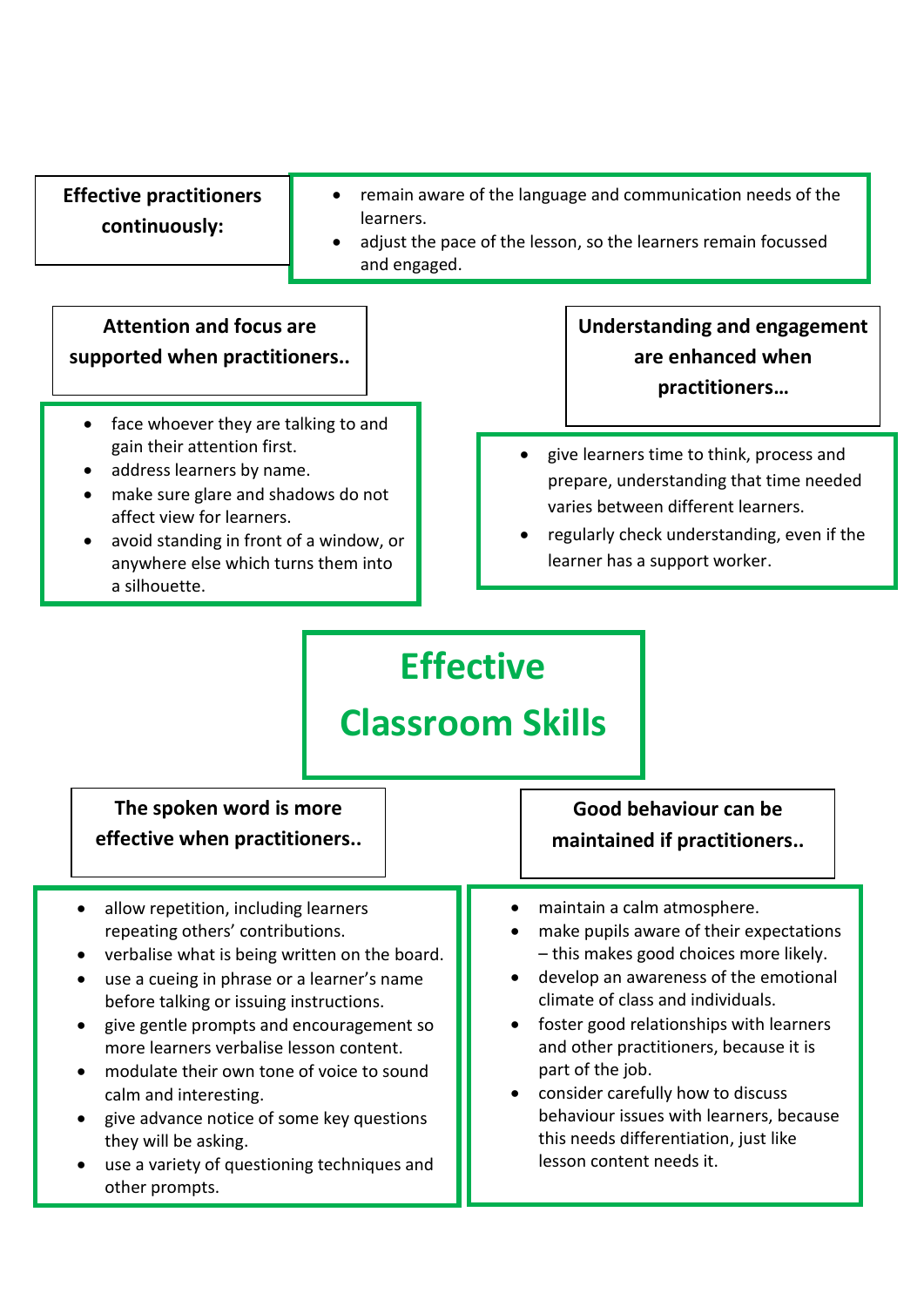# Inclusive Lesson Design and Language for Learning

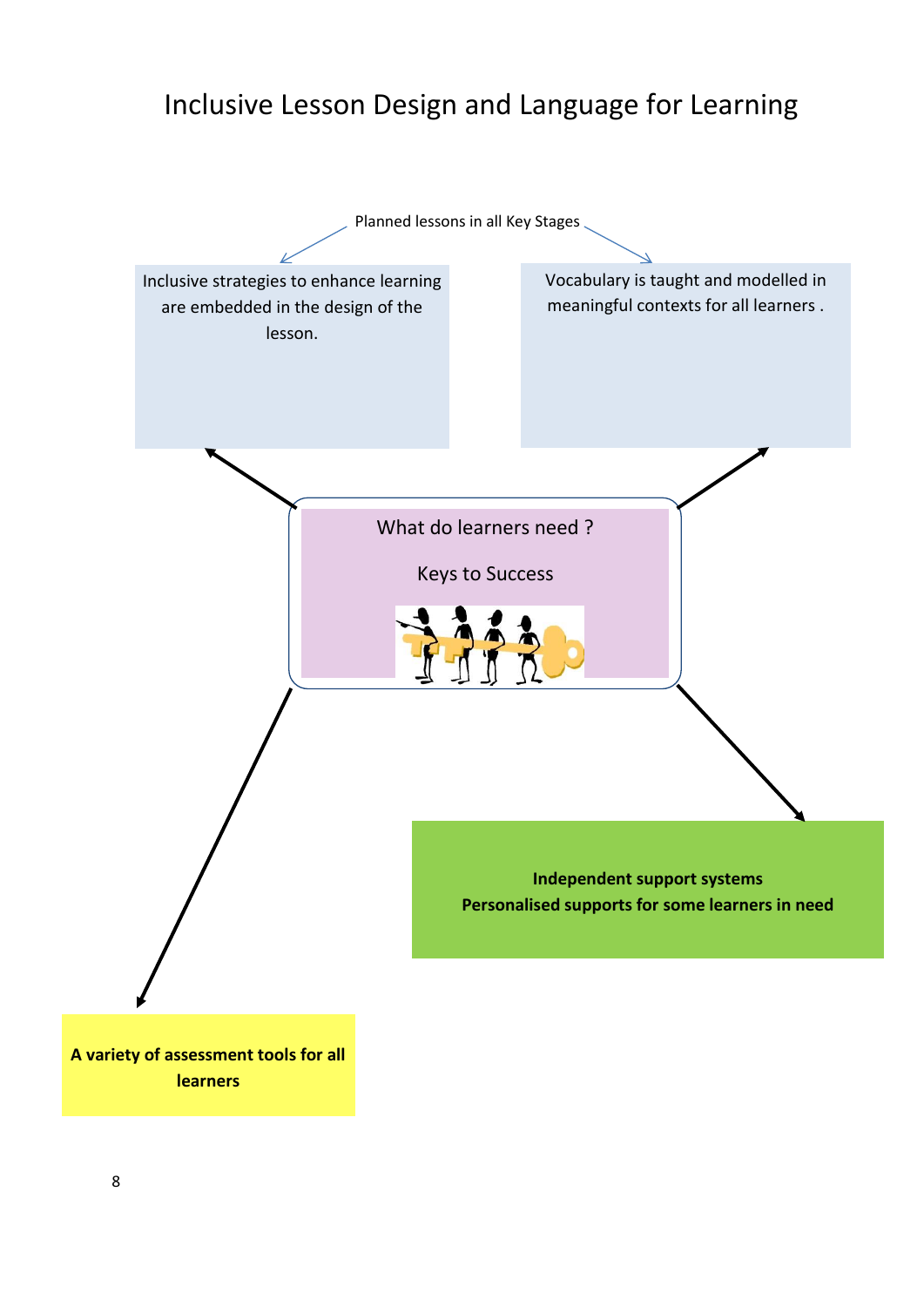# **Experiences of curriculum content are enhanced for all learners when...**

- · **Multimodal and multisensory experiences** are embedded into lesson design. These maximise understanding by giving learners physical and visual opportunities to engage with content in more than one way. Provision of additional materials e.g. a script of a film clip, or extra opportunities, such as time to stop and review clips, will increase the level of support.
- · **Hands-on interaction** with artefacts and high quality images is part of the lesson. High quality photographic images are projected onto the board to illustrate new ideas and content during teacher talk. Some learners will benefit from early opportunities to interact with the artefacts and images before the lesson.
- · **Key questions are raised early** in the lesson and displayed prominently to enable learners to consider the questions and to begin to prepare and rehearse their responses as they are learning.
- · **Collaborative approaches to learning** are used within group work, to enable pupils to discuss, and to share ideas informally, using their prior knowledge to support the learning. Collaborative task design has a tightly structured language focus with opportunities for repetition and overlearning. Collaborative approaches sit well with 'Kagan' techniques.
- · There are **planned opportunities to retell ideas and to consolidate understanding**. **Repeating and clarifying ideas with others** helps learners to embed lesson content and their understanding of key concepts.
- · **Age appropriate ICT programs and Apps** are used, chosen with the learner's language skills in mind (e.g.' Clicker'). ICT is a powerful tool in enabling a learner to transform his/her learning by interacting with multimodal platforms. Using text to speech programmes can support many pupils.
- · **The quantity and size of print reflects the needs of the learner**. Many learners are supported to digest content when smaller chunks are used, both on printed matter and when displayed on the board. Size of print on the board needs to be visible from all seating positions.
- · **Graphic organisers**  these are tables and diagrams such as cause and effect grids, timelines and flowcharts. There are many different kinds. They reflect logical connections in a diagram form. They support pupils on many levels. The choice of an organiser format can become a powerful tool which enables the learner to adopt and use subject specific expressions, text forms and language associated with particular genres.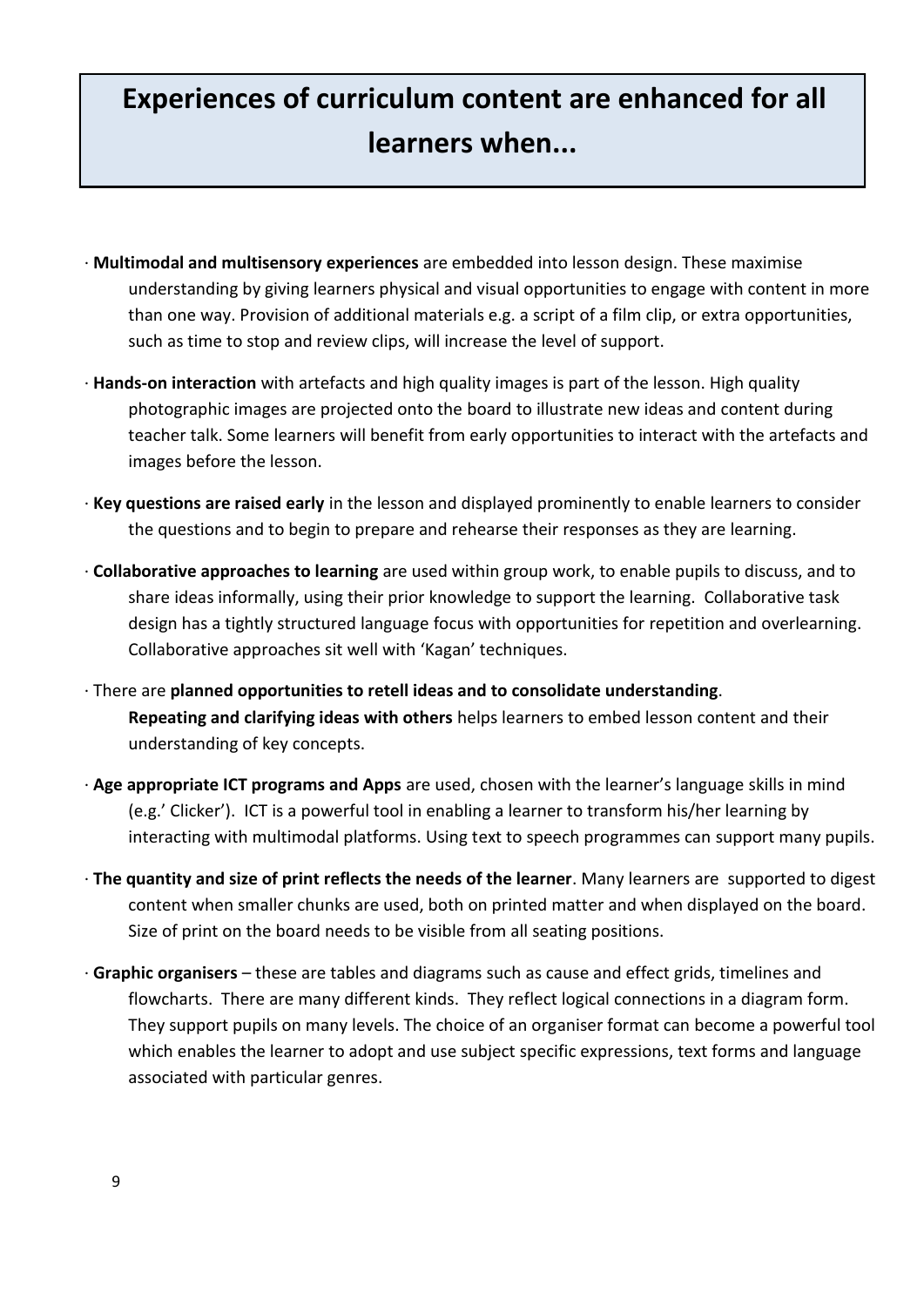# **Use and understanding of subject vocabulary expands when...**

- · Learners have access to **age appropriate illustrated Word banks** and categorised lists of specific curriculum or topic language and terminology . These enable the learner to engage with and to acquire the vocabulary within the context of the learning. We all learn new words through repeated encounters in meaningful contexts.
- · **Displays feature clearly labelled words relevant to the curriculum topic, with visuals where appropriate**. Some displays may also have captions or short chunks of text showing the words used in meaningful context.
- · **Specific key vocabulary** items are **targeted, taught and modelled** for the learner, and revisited in a meaningful context.
- · **Colour coding and highlighting or text-marking** helps learners to access and understand vocabulary in context and this has a significant impact on written outcomes.
- · **Talk opportunities are built into tasks** to enable learners to **retell content informally** and to **rehearse and model vocabulary and grammatical structures** before expressing ideas in formal talk. Formal talk is an essential precursor to writing. **"If they can't think it and say it, they can't write it down."** This applies to all areas of the curriculum.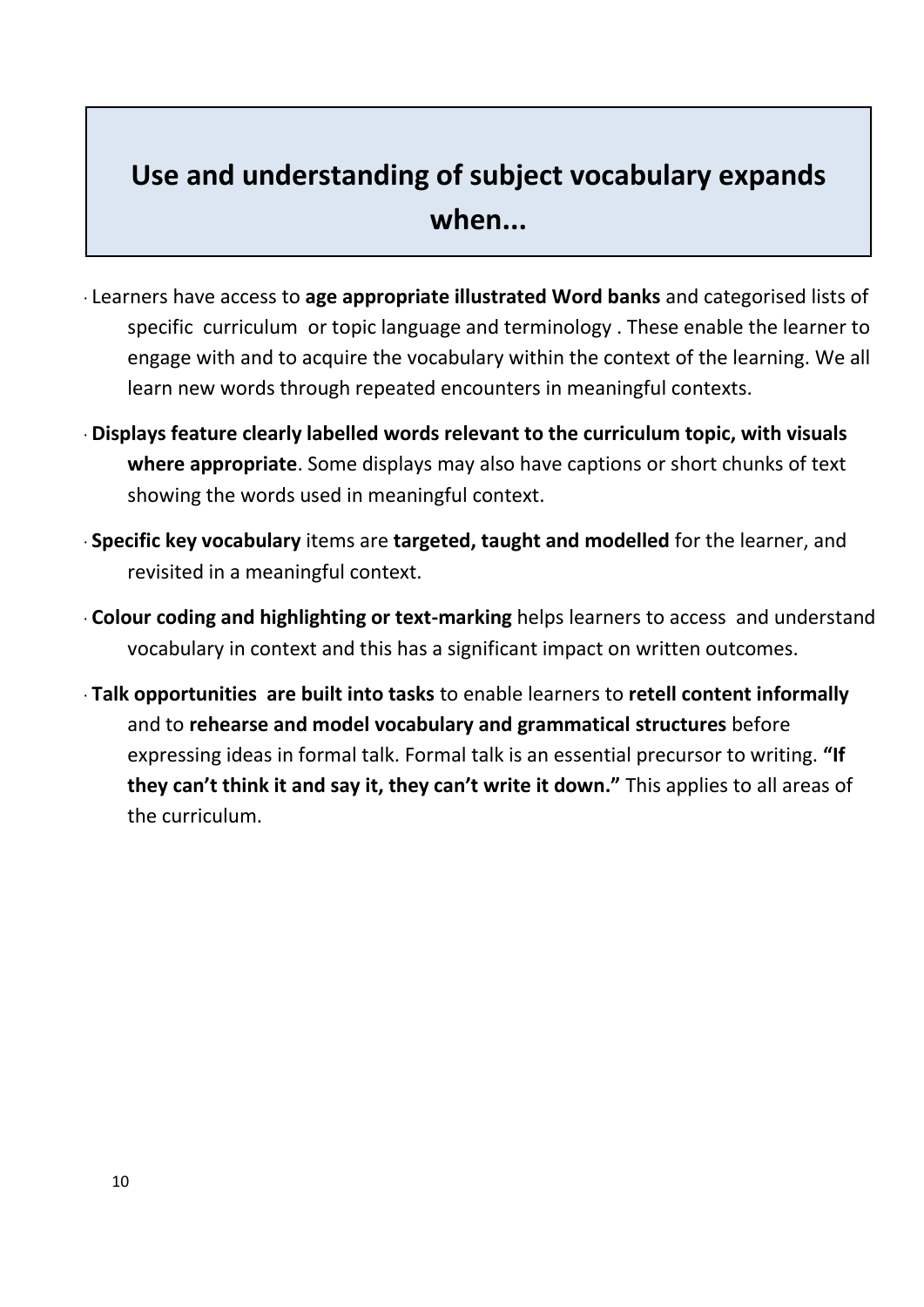## **Developing independence -**

## support all learners to stay on task by giving:

- · Checklists of the elements within the task to enable the learner to track his/her progress ( including visual symbol trackers where appropriate.)
- · Access to clear systems of peer/adult support; buddies, lead learners, or mentors who can model talk, help to clarify ideas and signpost to next steps.
- · Ready access to images, dictionaries and reference materials.
- · Lots of praise for using support systems

Having systems in place will enable learners to move towards increased independence and confidence. When taught to use the systems, learners will gain self-management and organisational skills. Vulnerable learners will feel supported if the systems are clear to them.

## **Some learners will require more built in support. Pave the way to success by...**

- · **Breaking down the demands of the task and the number of processes required.** Multi-process working can cause overload. Some learners may struggle to listen whilst writing. Reading and simultaneously formulating an answer to a question about the content is also challenging. Identify manageable steps for each learner.
- · **Allowing extra time to think and to share ideas. The '3 second gap' does not take account of the needs of all the learners in the classroom.**
- · **Setting realistic task times and appropriate expectations** to match the skill set of the individual learner.
- · **Grouping flexibly** to give all learners exposure to working within higher ability groupings. This will enable pupils who usually work in higher dependency supported groups to demonstrate particular strengths and skills (e.g. problem solving or practical skills) and provide opportunities to work with peers who offer good role models of study skills.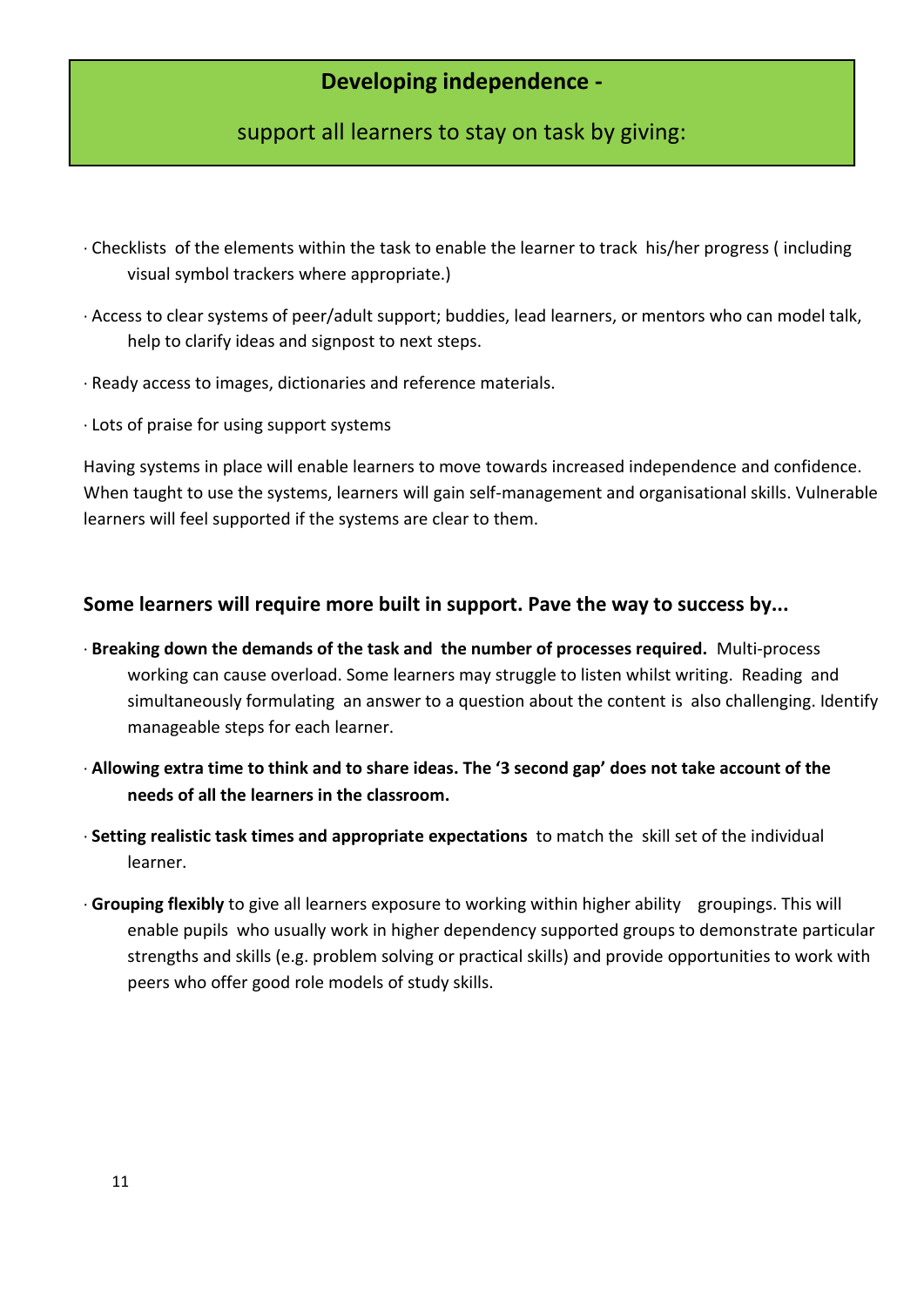# Assessments are inclusive when….

- · V**aried approaches** are embedded within the class assessment systems. Practitioners who regularly use a variety of approaches will find ways of making simple adjustments to assessments for individual learners.
- · **Oral testing** can sometimes be used in place of written assessments. Consider when pupils might be able to demonstrate knowledge and skills without the need for welldeveloped literacy skills.
- · **Any pre-set language and learning targets** are included. If individual pupils have **specific language and learning targets**, discuss how to work towards them with the pupil and with staff who are in regular contact with them.
- · A **variety of methods are used to express ideas, knowledge and understanding**. These might include the use of grids, including KWL (I know, I want to find out, I learned…), diagrams both rough and neat, fast sketches on a whiteboard, and non-verbal communication methods. Graphic organisers can be linked to the language features of a subject.
- · Learners use practical demonstration to show their understanding of concepts and content. They harness a range of images, media, recording devices and physical objects to demonstrate their ideas.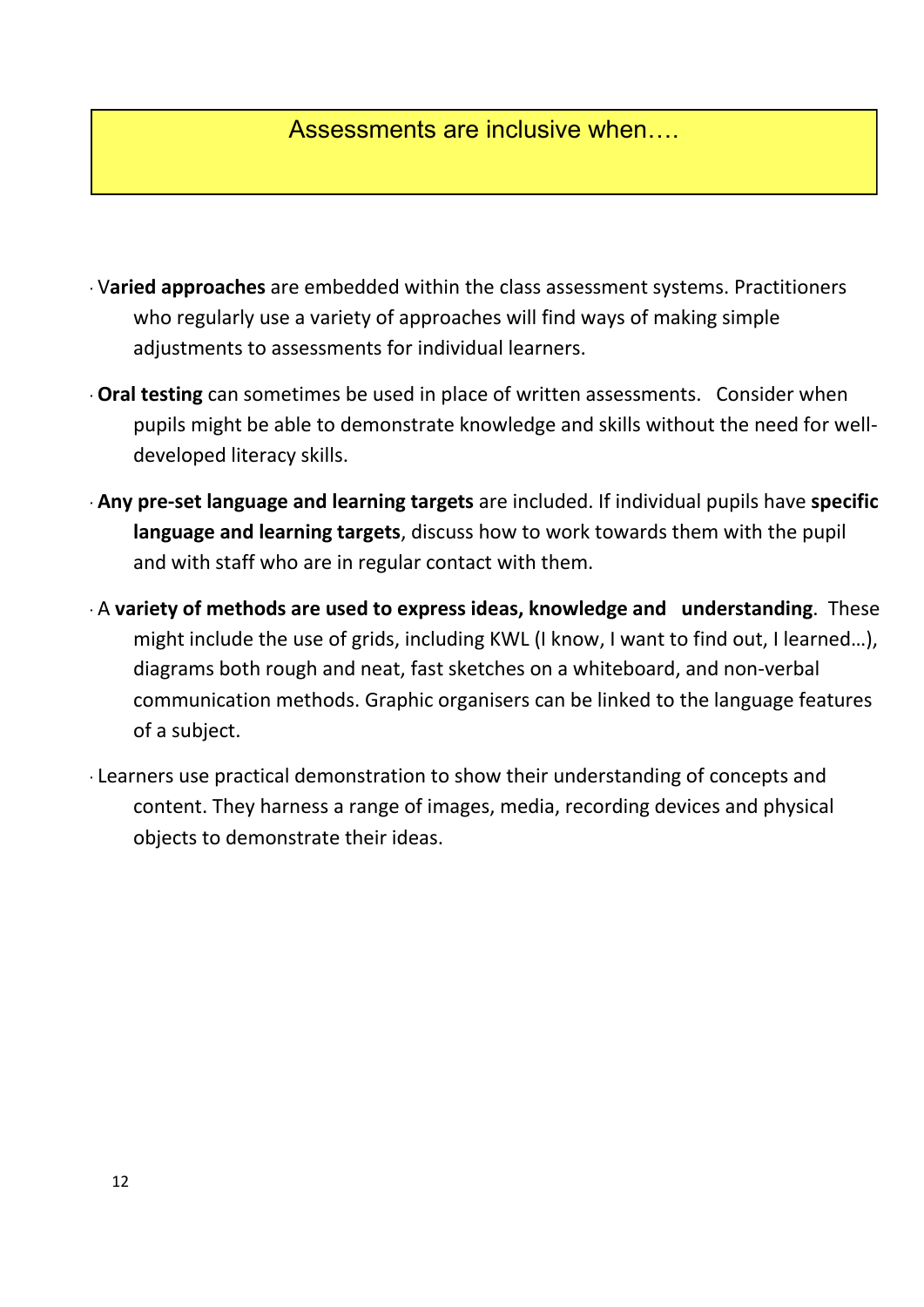# **The Learner with Hearing Impairment**

If you have a child in your school/class who you think may not be accessing the curriculum because of their hearing, contact the Sensory Support Service at [michele.eaton@tameside.gov.uk](mailto:michele.eaton@tameside.gov.uk)

## **or call 0161 342 4268**

# **General tips on managing the classroom environment and teaching the learner with hearing impairment**

- Always face the student when talking to them.
- Make sure you have the students visual attention and use a cueing in phrase.
- Don't cover your face with hands or objects.
- Use clear natural speech patterns and rhythms.
- Keep language clear and simple.
- Don't make a pupil concentrate on lip reading for too long without a break.
- Do not walk about while addressing the class.
- Do not stand with your back to the window or the interactive whiteboard.
- When addressing the class stand away from interactive whiteboards, TVs, etc.
- Provide handouts to supplement spoken information.
- Provide supporting handouts or transcripts to go with audio, video or TV.
- Allow pupils time to look at visual aids/instructions before talking. HI pupils may miss spoken information if they are not looking at you when you give instructions.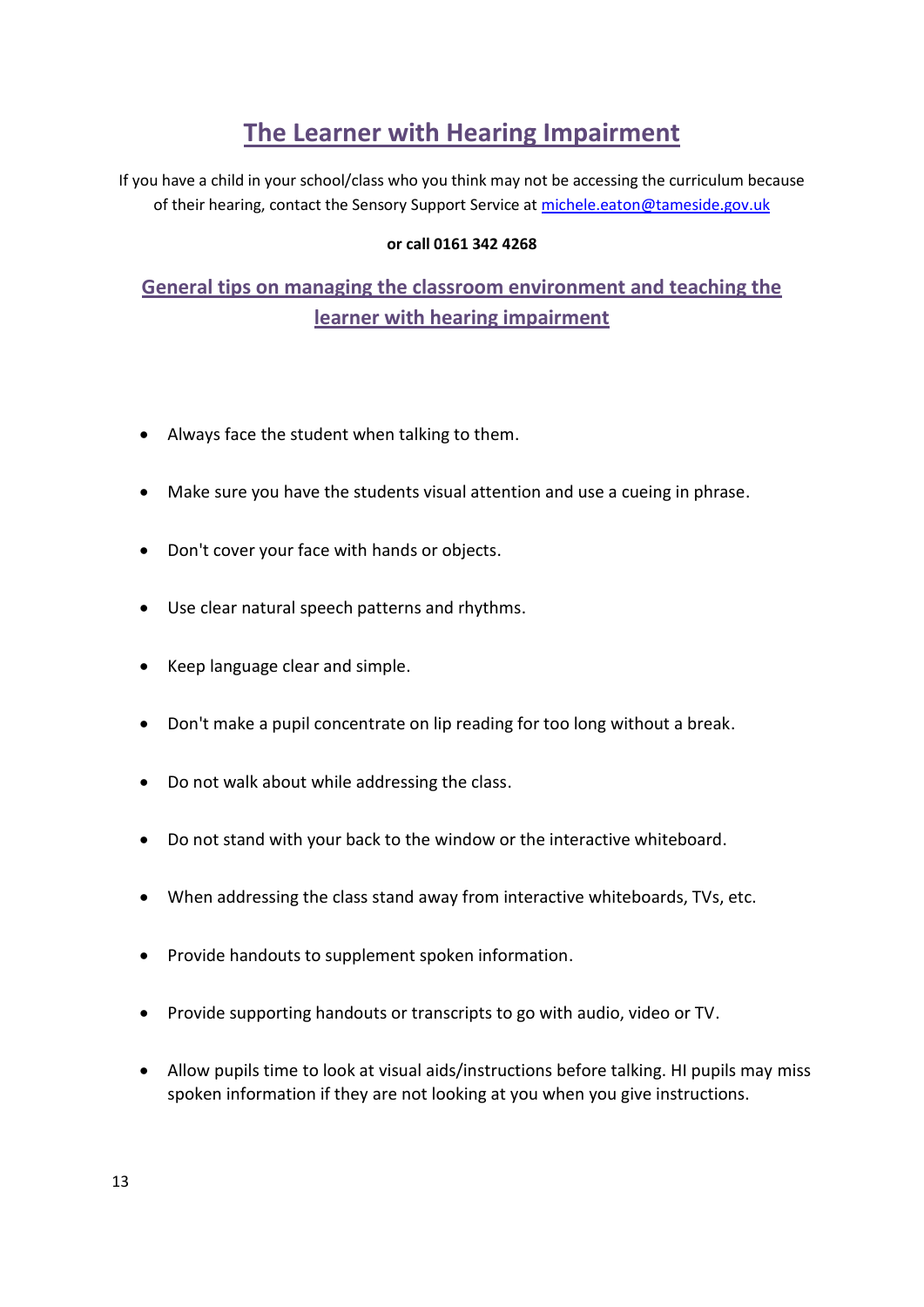- The pupil may not be able to attend to a worksheet and listen to a voiceover at the same time.
- The pupil will need to sit near the front of the class but slightly to one side as it can be hard looking up all the time.
- The pupil may not be able to cope with dictation as they may not be able to lip-read and write at the same time.
- The pupil will need a clear view of the teacher's face.
- The pupil may use visual clues from lip-reading, gesture or visual aids.
- The pupil will need the classroom well lit for lip-reading.
- The pupil may not be able to follow the voiceover on the TV or interactive whiteboard.
- Be aware of other noises in the classroom which can make it more difficult for the pupil to hear what is going on.
- A teacher's voice can be drowned out by classroom noises, e.g. chairs scraping, pencils tapping, other pupils talking.
- Where possible repeat other pupils' contributions as the pupil may not have heard them.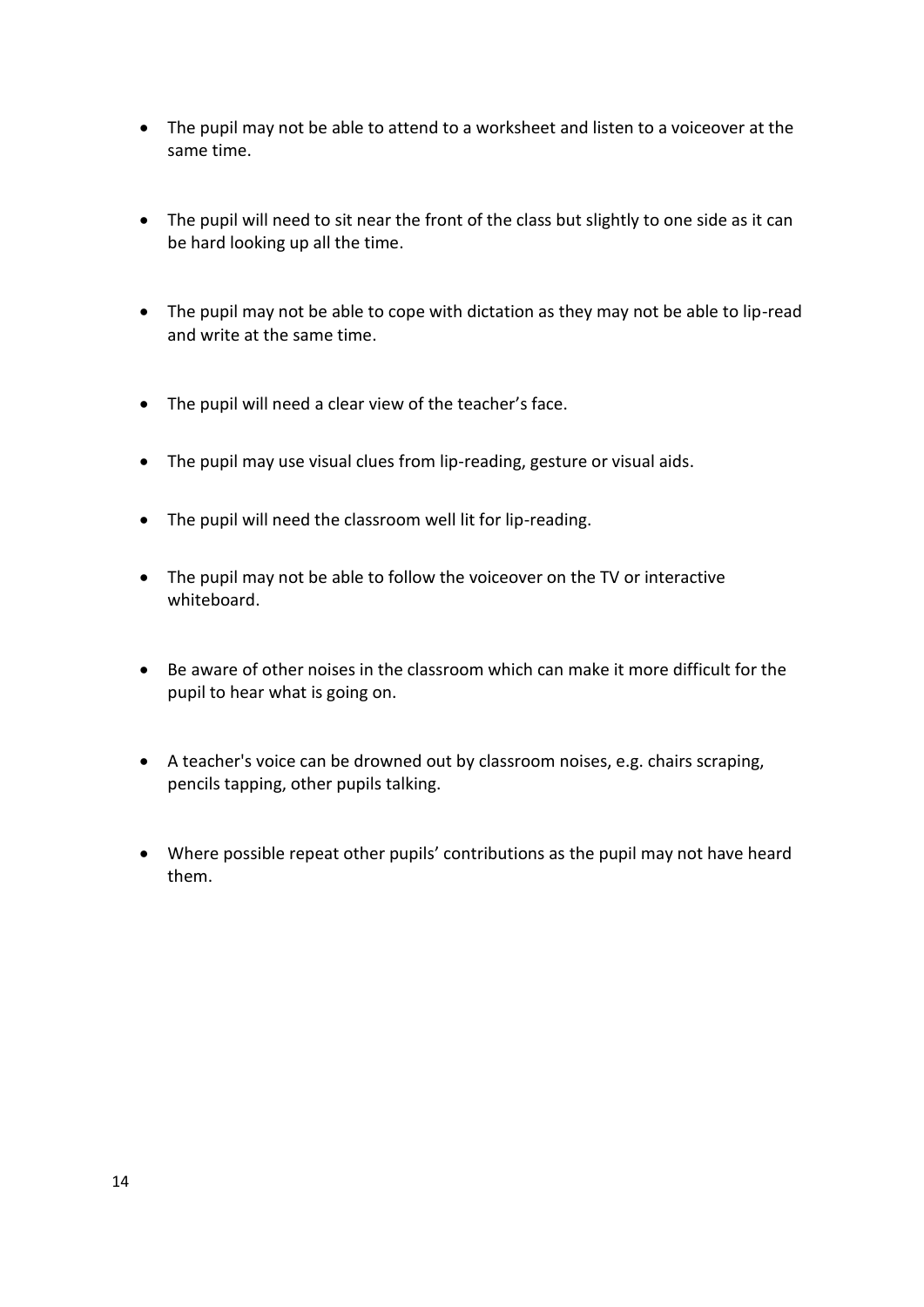# **The Learner with Visual Impairment**

If you have a child in your school/class who you think may not be accessing the curriculum because of their vision, contact the Sensory Support Service at [sensory.supportservice@tameside.gov.uk](mailto:sensory.supportservice@tameside.gov.uk) or call 0161 342 4029

## **General tips on managing the classroom environment and teaching the learner with visual impairment**

- Lighting may need to be kept switched on all the time for some learners, whilst other learners may be photophobic and prefer lower lighting levels.
- Window blinds help reduce glare.
- Reflective surfaces can be covered to reduce glare.
- Avoid standing in front of the window when teaching or speaking to the learners, as the learner may only be able to see a silhouette of you.
- Position the learner in the most suitable place to access the whiteboard, interactive white board, demonstration, carpet activity. The learner needs to remain part of the group, and may need to sit in different places for different activities.
- A partially sighted learner sometimes copes well with materials on one occasion and then on another day, claims he or she cannot manage. For some learners lighting conditions, or contrast are critical, or they may have a variable eye condition. 'Seeing' for some learners requires a great deal of effort and concentration, which in turn may affect their motivation, due to the visual fatigue they experience after prolonged periods of close work.
- Include the learner in the class in the best way that enables full interaction with the other learners.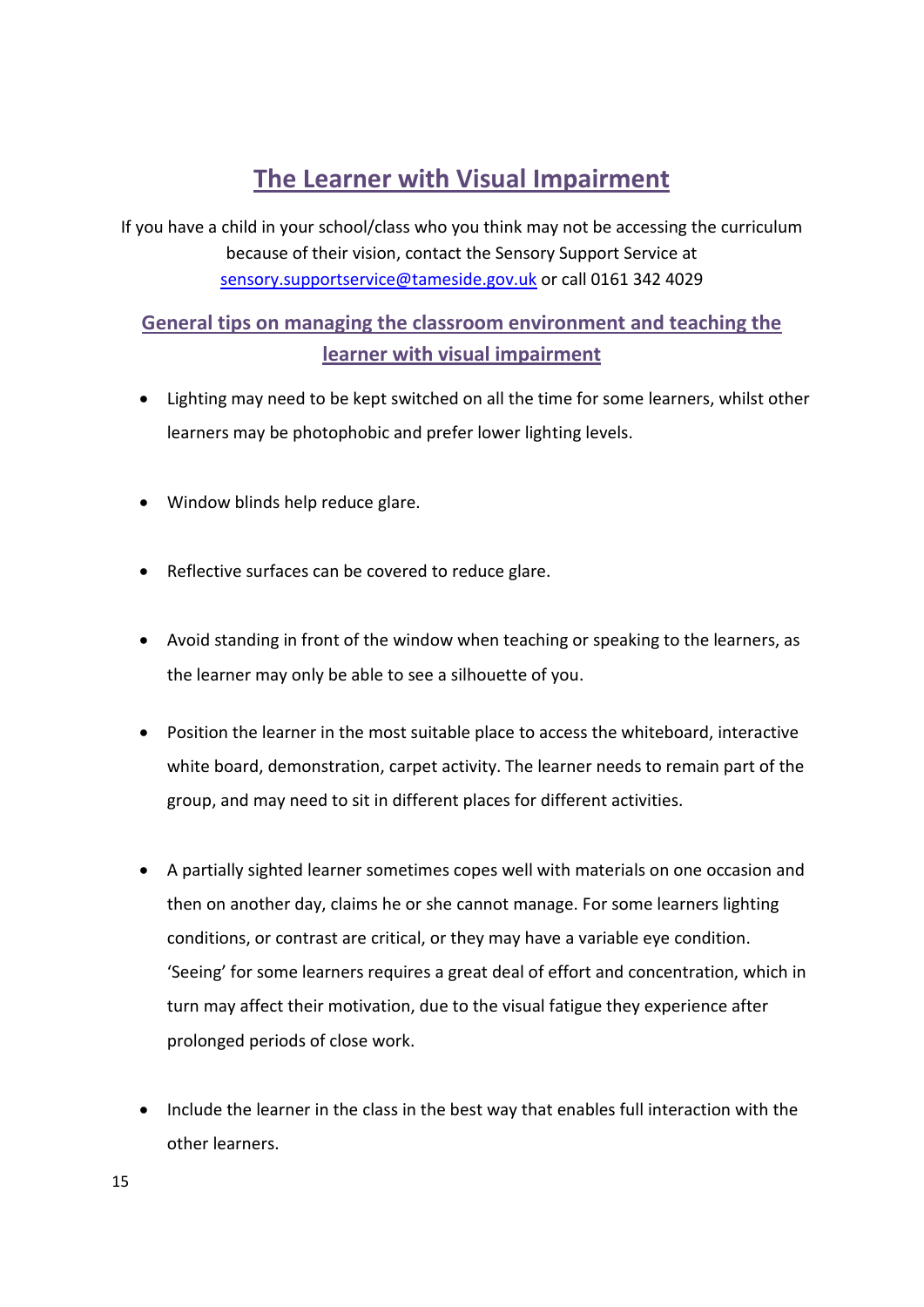- Avoid sharing worksheets or textbooks. (If the learner is accessing from them.)
- Speak to the learner by name, particularly when they have their hand up to answer a question.
- Allow for additional space at the learner's desk for specialist equipment etc.
- Allow storage space in the classroom for folders and equipment to be kept in an organised and easily retrievable way.
- Consistency is crucial; always keep things in the same place and avoid changing the layout of the classroom, as the learner will have to learn a new mental map of the route to their desk and to other key places in the room.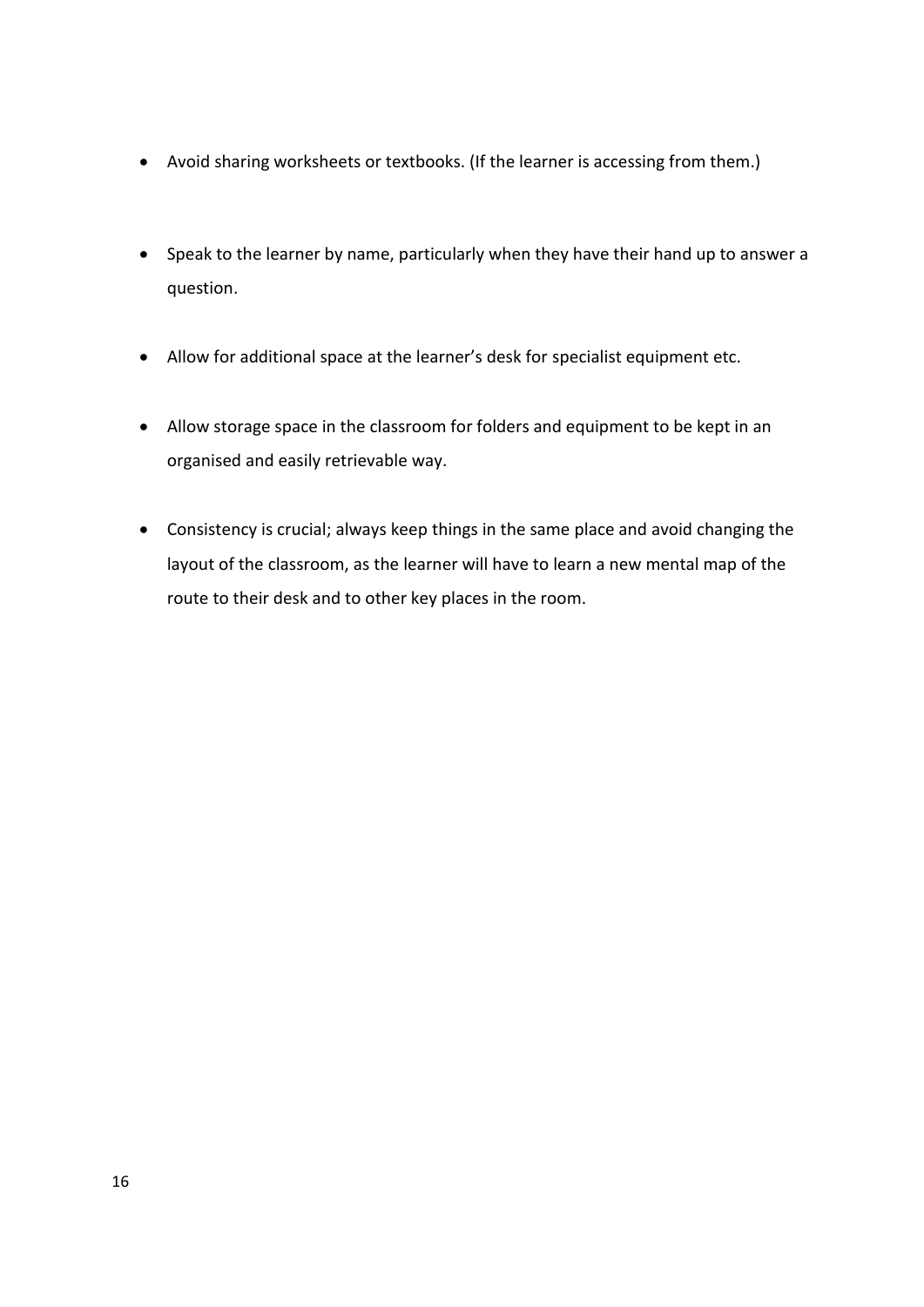If you have queries about English as an Additional Language, contact the Equality, Multiculturalism and Access Team (EMAT) on 0161 343 8381

# **Enabling Classrooms for Bilingual Learners**

*Consider working in partnership with an English as an Additional Language teacher from Pupil Support Services and/or attending EAL training with PSS, the Northern Association of Support Services for Equality and Achievement (NASSEA), the North-West Ethnic Minority Achievement Hub or the National Association for Language Development in the Curriculum (NALDIC) . Be aware of Equalities issues in the school, including, for example, displays reflective of diversity and diversity training for ancillary staff.* 

## **International New Arrivals (INA)**

- Contact PSS well before the pupil starts [rita.mistry@tameside.gov.uk](mailto:rita.mistry@tameside.gov.uk)
- The International New Arrivals Form completed by the Education Welfare Officer will be your starting point for the hugely important and sometimes complex task of understanding the pupil's background, educational history and language use. Continue finding out as much as you can from the pupil and the family. Never make assumptions: patterns of language use can be surprising, and education systems differ a lot.
- Buddy up the pupil with a few friendly, able pupils who will take turns at being responsible for showing the new arrival around during the early days. If they share the task, nobody feels a strain and the new pupil will meet more friends.
- New arrivals need time to observe, tune in and find out how the school works. Provide opportunities for the pupil to join in all practical lessons straight away. Keep the pupil in the main classroom most of the time, so s/he can watch and listen. Provide respite activities.
- Do not try to assess anything during the first few weeks; the result will be a misleading picture of the pupil's skills.

## **Early Stage Bilingual Learners**

- Encourage pupils to use their strongest language to support learning, with dictionaries, phrase books, bilingual resources and a little, careful, use of Google translate ( beware of errors, but also of using it too much, because it can prevent English skills from developing).
- Tap into prior knowledge via images, discovery tasks and practical experiences.
- As much as possible, seat early stage learners with friendly, articulate classmates who offer good role models of study skills and use of English. Many early stage learners are very able, so expect fast progress. Flexible grouping is the best solution.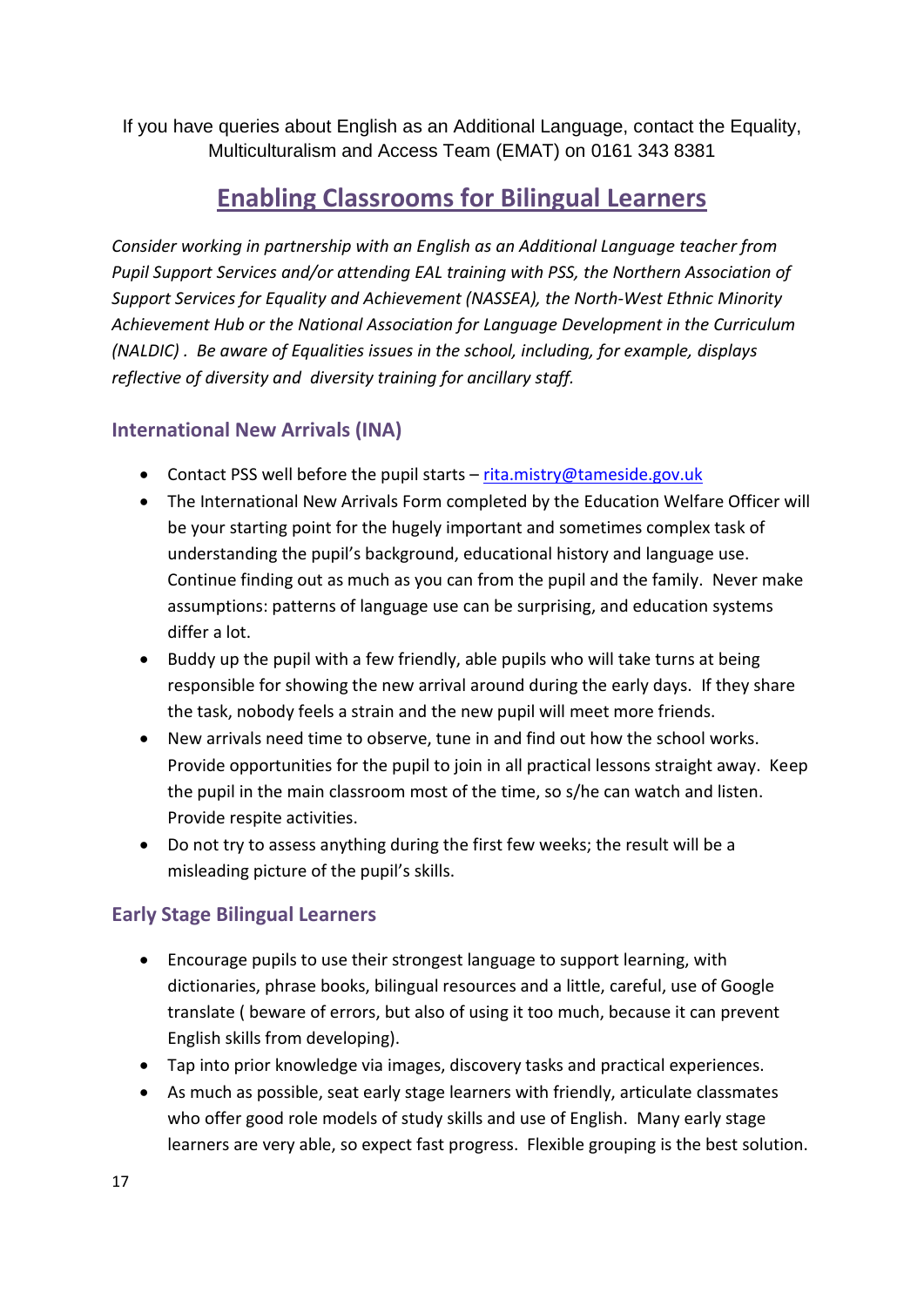- Discuss tactics with any support staff the best way to accelerate progress for these learners is to build vocabulary and give extra speaking and listening practice connected to daily routines in school and current units of study.
- Provide structured language activities using content from your lessons, e.g. tops and tails, blank filling, sequencing and labelling.
- Use an appropriate form of assessment, e.g. the NASSEA EAL Assessment Framework.
- Whole words, especially nouns and verbs met in lessons, are the priority for very early stage pupils. Phonics tuition becomes helpful when the pupil has a repertoire of spoken English vocabulary and is familiar with the way spoken English sounds.
- Early stage reading resources should have content and vocabulary already familiar to the pupil.

## **Later Stage Bilingual learners**

- Inclusive lesson designs will meet many needs of this group. However, practitioners need to be aware that these learners will have unexpected gaps in their academic language and their knowledge, and be prepared to recognise, then deal with difficulties of this nature as they occur.
- Comprehension and inference skills are likely to need scaffolding with supporting talk about the context and explanations about how inference is drawn.
- Extra examples and practice time support these learners.
- Vocabulary development remains a challenge for later stage bilingual learners, even for high achievers. Having a vocabulary focus in context, revisiting, discussing and revising word meanings is very supportive. Encourage older pupils to be pro-active in collecting words and building glossaries.
- Because every subject area has its own language style, teaching how sentences tend to be structured within each subject will raise attainment.
- Give feedback to the pupils about their use of English.
- Be aware that these learners find figurative language and idiomatic expressions difficult so they may need support to understand.

**Using Interpreters**: if you have never worked with an interpreter before, please remember to address the client and not the interpreter. Leave gaps after each point you are making so the interpreter does not have to remember a lot of things at once. At the end of the meeting, ask the client to review the main points from her perspective, so you can be sure no information was lost.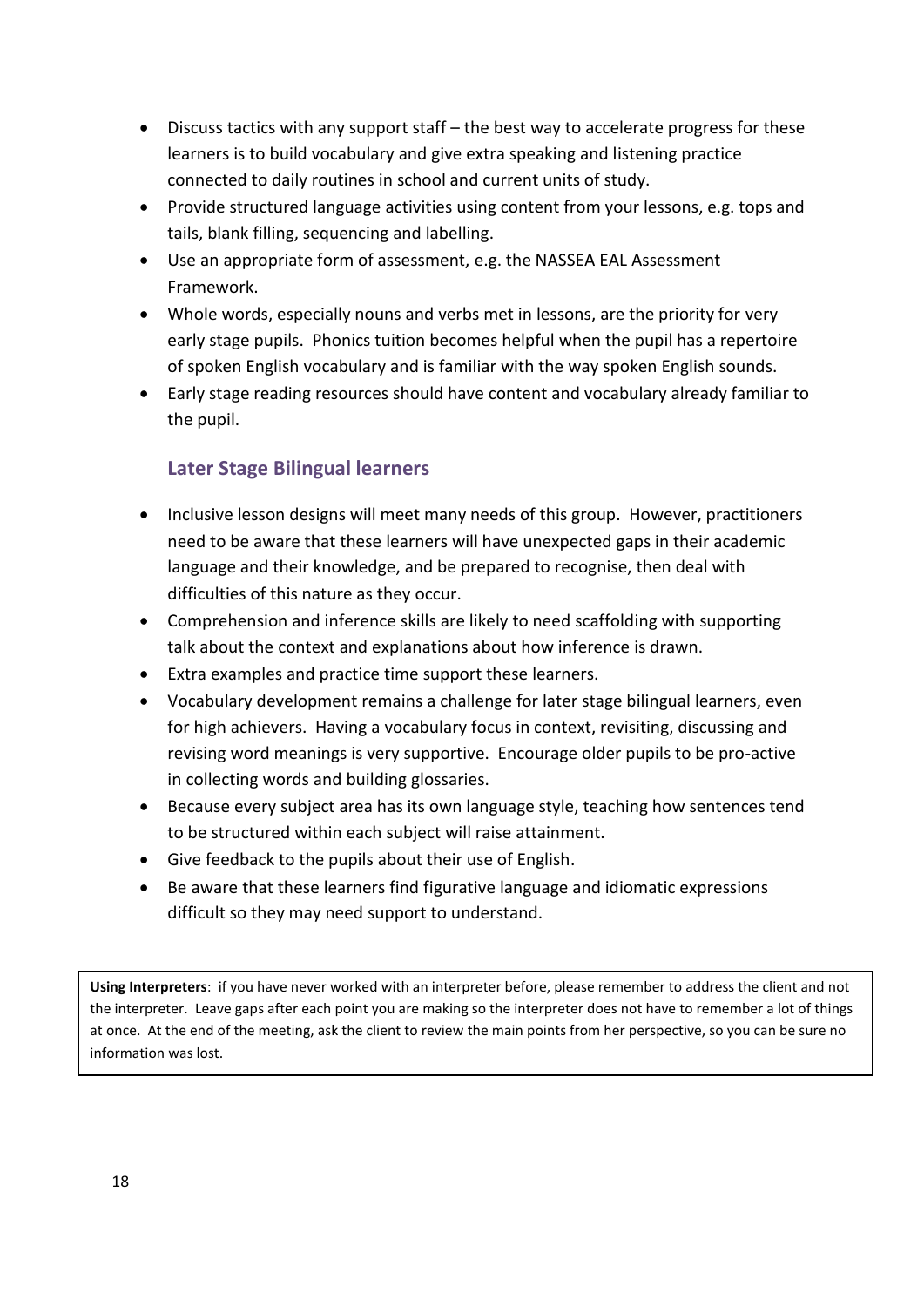# **The Learner with an Autistic Spectrum Disorder.**

*Terminology: Autistic Spectrum Disorder (A.S.D.) is also referred to as Autistic Spectrum Condition (A.S.C.) and both terms are in regular use.*

**If you have a child in your school/class whom you think may not be accessing the curriculum because of A.S.D. contact:** Admin Manager, C.L.A.S.S. ASD Resource Base, St. John Fisher R.C. Primary School, Manor Road, DENTON, M34 7SW

Tel: 0161 320 5232 Fax: 0161 320 7633e.mail: [class.outreach@st-johnfisher.tameside.sch.uk](mailto:class.outreach@st-johnfisher.tameside.sch.uk) web: [https://tamesideschool-service.net](https://tamesideschool-service.net/)

**General tips on managing the classroom environment and teaching the learner with A.S.D.**

- Seat the learner with A.S.D. diagonally to the interactive whiteboard and within the teacher's line of vision – diagonal rather than direct eye contact is more comfortable.
- Seat him/her near the wall or at end of the row the pupil will be physically more comfortable with only one person next to him/her and you can subtly monitor his/her progress in passing his/her desk.
- Aim to provide a calm environment to avoid sensory overload and consider the child's individual sensory issues when doing your seating plan e.g. away from the doorway or window.
- Use his name to cue him/her in before you start teaching and before you switch to a new activity.
- Try to structure tasks and lessons as much as possible, to help the student remain on task.
- Write the Objective and Key Words on the board to aid recall and have them already in the child's book if necessary.
- Provide re-cap of previous lesson to help the student focus.
- Give instructions one at a time and information in chunks to aid his weak processing skills.
- Give him/her extra time to respond when answering questions as he/she struggles to process information.
- Avoid sarcasm or jokes as he/she has literal interpretation and remember that his language level is lower than that of his peers.
- Aim to keep your voice low and offer help when he is in distress- s/he is unlikely to be able to interpret your facial expression.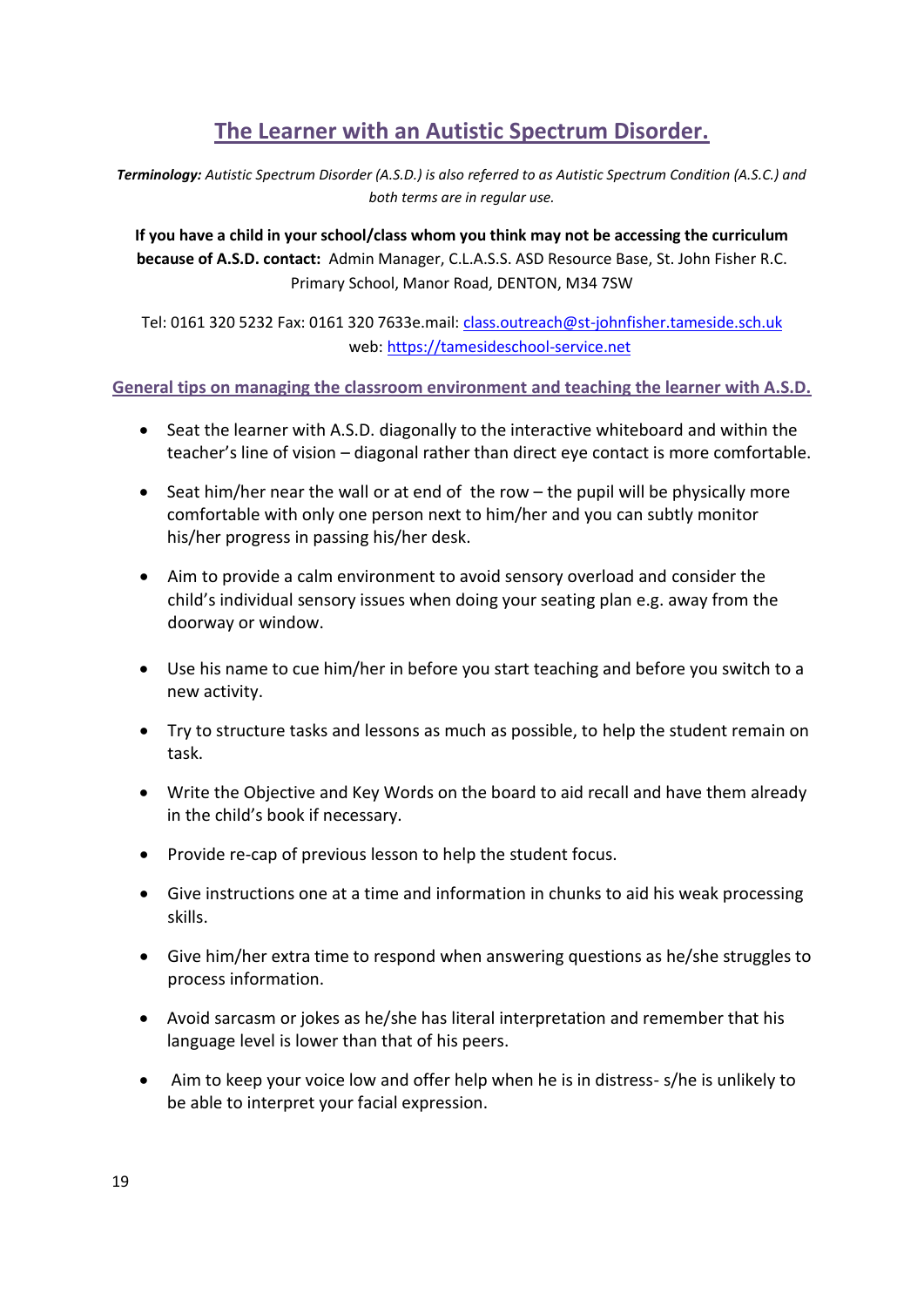- Provide a noticeboard of each day's plans and times to encourage independence and so reduce his/her tendency to ask repetitive questions.
- Warn in advance if there is to be a change of teacher/ classroom/activity/fire drill practice/cancelled assembly etc.
- Insist on a clutter-free desk to reduce distraction only allow equipment needed for the session.
- Seat away from a colourful notice-board or window, particularly during writing tasks. Consider the use of a workstation for independent work.
- Provide some or all of these demonstration/pictures/examples/framework/written instructions as s/he finds it easier to process visually and work to a checklist.
- Check s/he has understood the instructions before he/she starts the task ask him/her 1:1 to verbally summarise the instructions- he/she is unlikely to ask for help or admit to being unsure of instructions.
- Pre-warn cue by name first- of your intention to ask him/her a question keep it short and expect a short answer. Limit choices of activity for the pupil (e.g. for Golden Time offer the choice of A or B rather than "What do you want to do next?").
- For group work/sport select good role models, rather than letting him/her choose. Limit the numbers and give each learner a number so that s/he is aware of expectations e.g. all the Number 1s to write down the measurements.
- In group work, limit the numbers to reduce his/her tendency to become either passive or domineering and avoid sharing of books and resources where possible.
- Consider the use of a 'Peer Buddy System' but be specific about its duration as there is a tendency for the learner with A.S.D. to become overly reliant on the Buddy which is not only stressful for the Buddy but also unfairly reduces the Buddy's opportunities to interact with others.
- Limit the amount of written work e.g. accept highlighting of key phrases in print-off and work done on computer as he/she tires easily when recording information due to weak motor skills associated with the condition.
- Encourage computer use for longer pieces of work as it enables editing (he/she is usually reluctant to re-draft), is more legible for revision and also improves organisational skills.
- Reduce detail on worksheets by covering sections of it with "post it" notes or provide information in sections so that he does not become overwhelmed.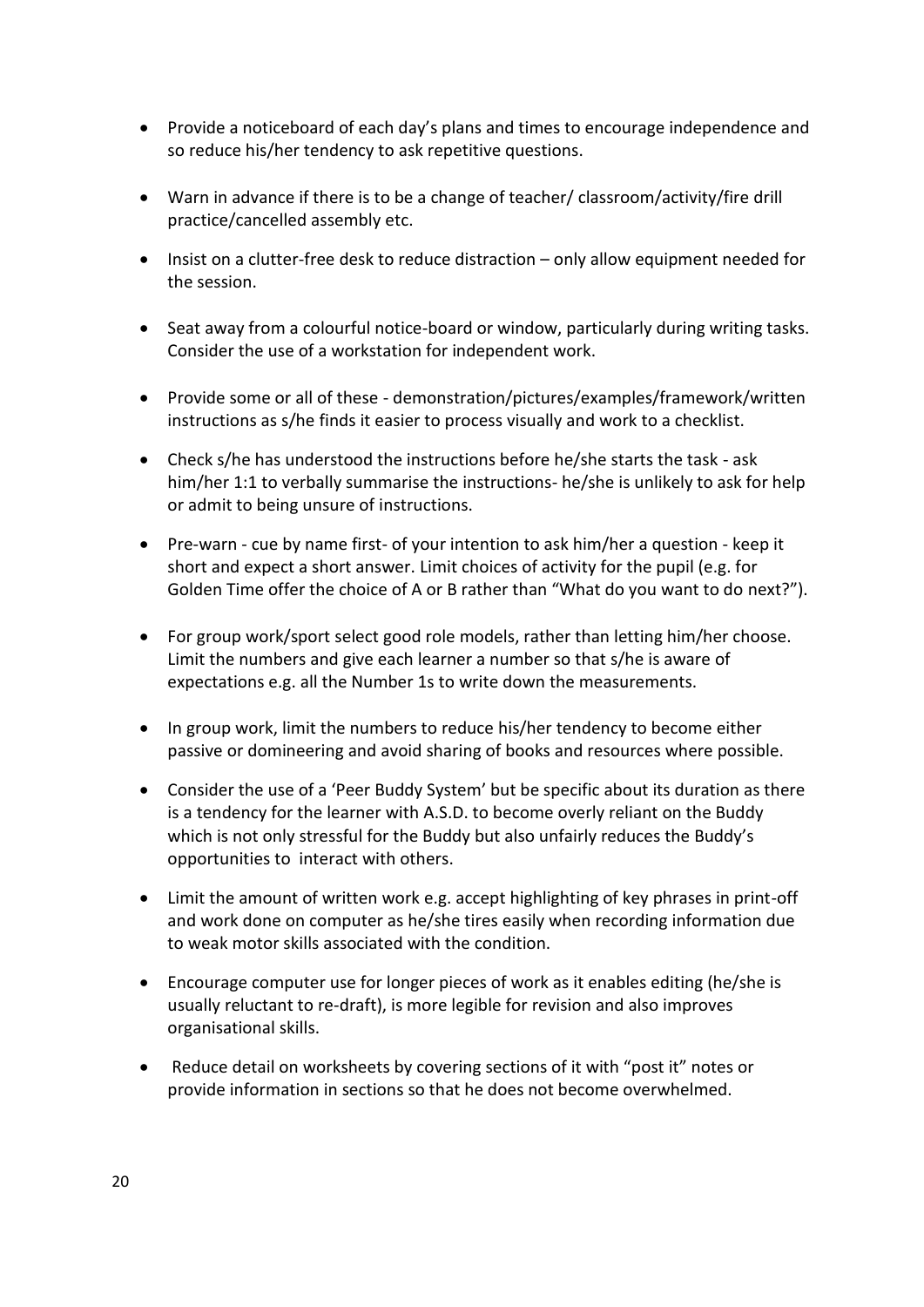- Give clear expectations of the amount of work expected and timescale with regular time checks including electronic countdown to end of lesson/task. Provide a visual checklist of instructions for longer pieces of work.
- Be specific about the amount of homework you require and its deadline.
- Check homework is recorded/handed in/equipment organised for each lesson e.g. D.&T. apron/P.E. kit as s/he is likely to have poor organisational skills.
- Check homework instructions are accurately recorded especially if given near the end of the lesson- T.A. support may be needed here as s/he cannot multi-task.
- Provide 'brain breaks' during the lesson and allow time in the day for younger children to engage in their special interest as a reward for completed work.
- Place him/her at the beginning or end of queue as it is less threatening than being in the middle.
- Allow "Time Out" to designated person or safe haven if particularly agitated.
- Arrange a weekly meeting with designated person (A.S.D. knowledgeable) to discuss any difficulties and so reduce anxiety.
- Use the C.L.A.S.S. Telephone Consultation Service [\(Tel:0161/320/5232](tel:0161/320/5232) Mon- Fri. 8.30-12.30) for initial/ additional support or further explanation.

## **Strategies recommended specifically for Early Years.**

- Use a mat or cushion for the pupil to sit on at Carpet Time
- Consider the use of a fidget toy for selected children
- Provide a calm space for the pupil to use, to avoid stress or sensory overload
- Do not use "The Look" it may not work as s/he struggles to interpret facial expression
- Use animated gestures and expressions when talking about emotions
- Encourage pupil to access all areas of the classroom rather than his/her preferred activities by using a choice board (First … and then… )
- Keep language simple when issuing instructions in chunks
- Use a visual and auditory signal such as a countdown to pre-warn of transition to another task (e.g. home time)
- Provide the pupil with a visual timetable  $-$  start with objects of reference, moving onto photographs and then on to black and white Boardmaker symbols
- New activities should be modelled visually rather than relying upon verbal instructions
- Consider the child's sensory issues when asking him/her to put on an apron or use hands for messy activities.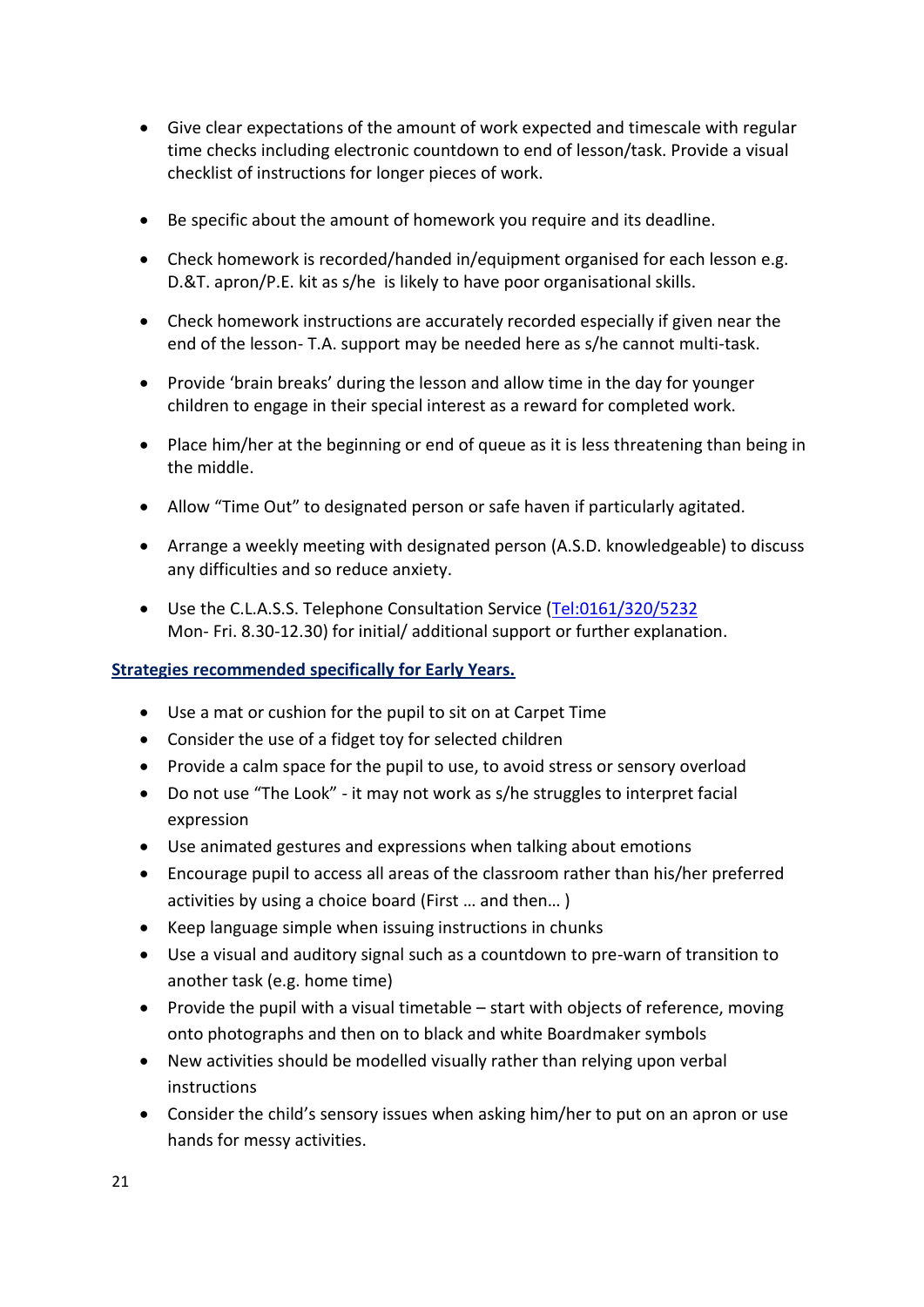# **The Learner with Emotional, Social and Mental Health Issues.**

If you have a child in your school/class who you think may not be accessing the curriculum because of EBSD, contact BLIS at [julie.chorlton@tameside.gov.uk](mailto:julie.chorlton@tameside.gov.uk)

## or call 0161 343 8381

## **General tips on managing the classroom environment and teaching the child with EBSD**

- Seat the pupil next to a good role model.
- Divide work up into sections the pupil finds manageable, or make tasks short, with frequent breaks and opportunities to move around.
- If a pupil needs time to calm down or remove themselves from the classroom have an agreed system to allow them to do this and agree on a safe place.
- Focus on *Primary Behaviours*  Primary Behaviours occur first and are generally what will trigger a reaction from an adult (e.g. being in the wrong place, being off task). To divert attention from the mistake they have made or the behaviour they have got wrong, children use secondary behaviours. Secondary behaviours include non-verbal actions such as sighs, tuts, rolling of the eyes etc. They are best ignored at the time and picked up later if necessary, at a time when there is no audience. This prevents escalation.
- Model the behaviour you want to see: The most damaging riposte a child can utter when talking about inappropriate behaviour is: 'well you do it!' E.g. if a child shouts at you don't shout back.
- Allow take up time for requests this reduces pressure.
- Give instructions one at a time: they need to be clear and simple.
- Teach and use clear classroom rules and routines; display the rules for everyone to refer to. Rules need to be phrased positively i.e. state what you want to see happening, not what you don't, e.g. 'Put your hand up to answer a question' is a better rule that 'No shouting out'.
- Label the behaviour not the child- It is the behaviour that is unacceptable not the child. E.g. 'Tom, calling people names is rude.' Rather than, 'You are so rude.'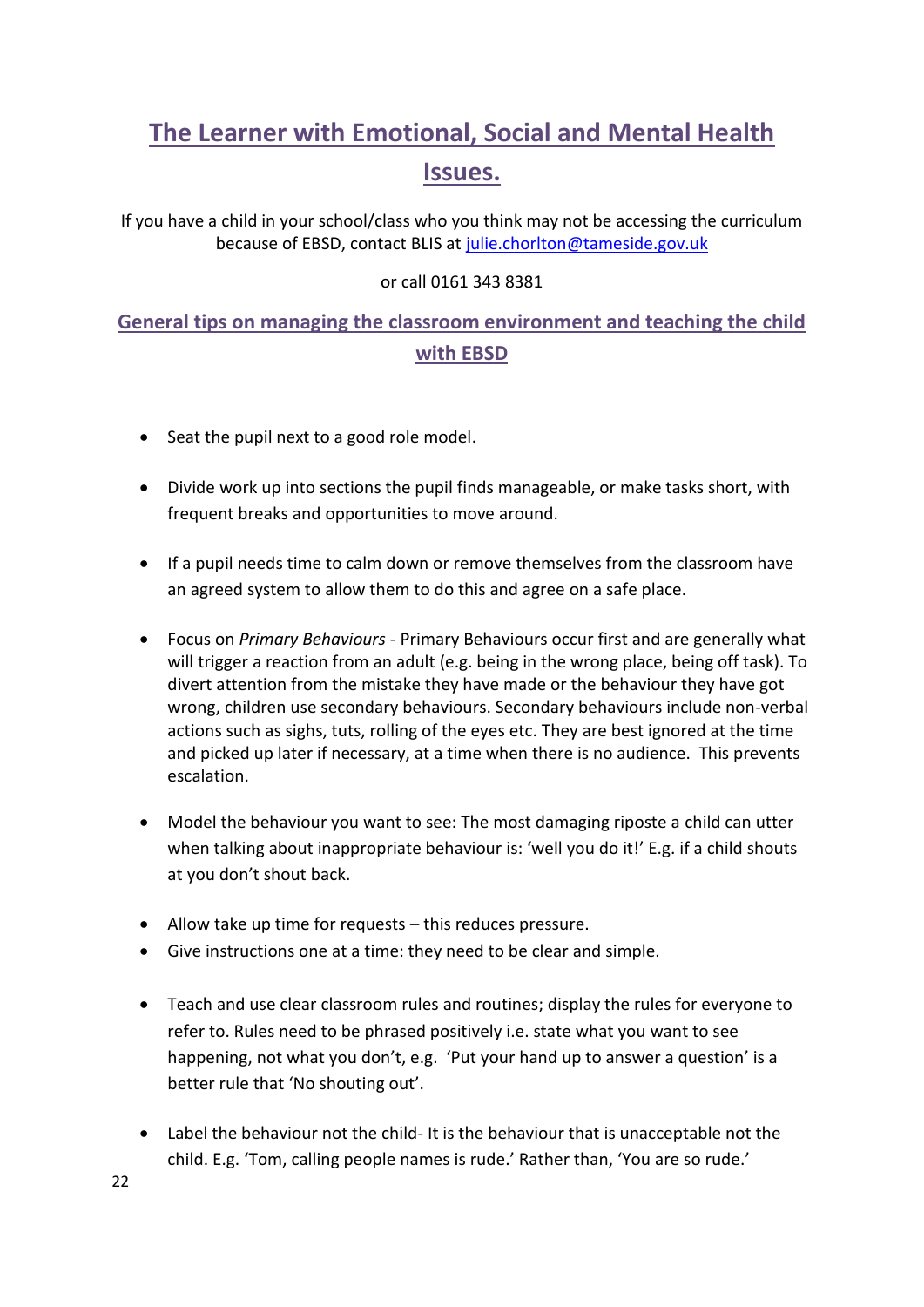- Routines need to be planned to provide a predictable and reliable structure where children feel safe and cared for. They also need to be taught. For example if you want pupils to line up in a particular place in a certain way, it needs to be taught.
- Give clear expectations of the amount of work expected, and appropriate timescales with regular checks including countdown to the end of task/lesson.
- Rule reminder- If a pupil is behaving inappropriately then ask them what the rule is about that behaviour, or point to the rule on the wall.
- Use visual prompts- point to a visual reminder like a picture, to refocus the child's attention.
- Catch them being good- Be proactive and deliberate in noticing what pupils do that is acceptable and appropriate. This can significantly increase the likelihood that they will repeat the behaviour.
- Adults working with children/young people will need to have a common approach and need to give the same messages with regard to boundaries. Boundaries need to be clear and well defined but flexible enough to accommodate individual circumstances.
- Consequences should be fair and appropriate and need to be carried through.
- Planned ignoring- Decide what behaviours can be ignored, for how long and importantly what you will do next. Somethings should NEVER be ignored such as racist or sexist comments and unsafe or violent behaviour.
- The broken record approach- calmly repeating the direction two or three times without entering into any discussion can assertively reinforce your instructions.
- Use 'When and Then'- E.g. 'When you are in your seat then I will check your work.'
- 'Thank you'- Finishing the instruction with 'thank you' rather than 'please' conveys a strong sense of expectation. E.g. 'Jane put the skipping rope in the box, thank you.'
- Build positive relationships with pupils- Greet pupils each day and speak to them individually, take an interest not only in what they do in school but also outside of school.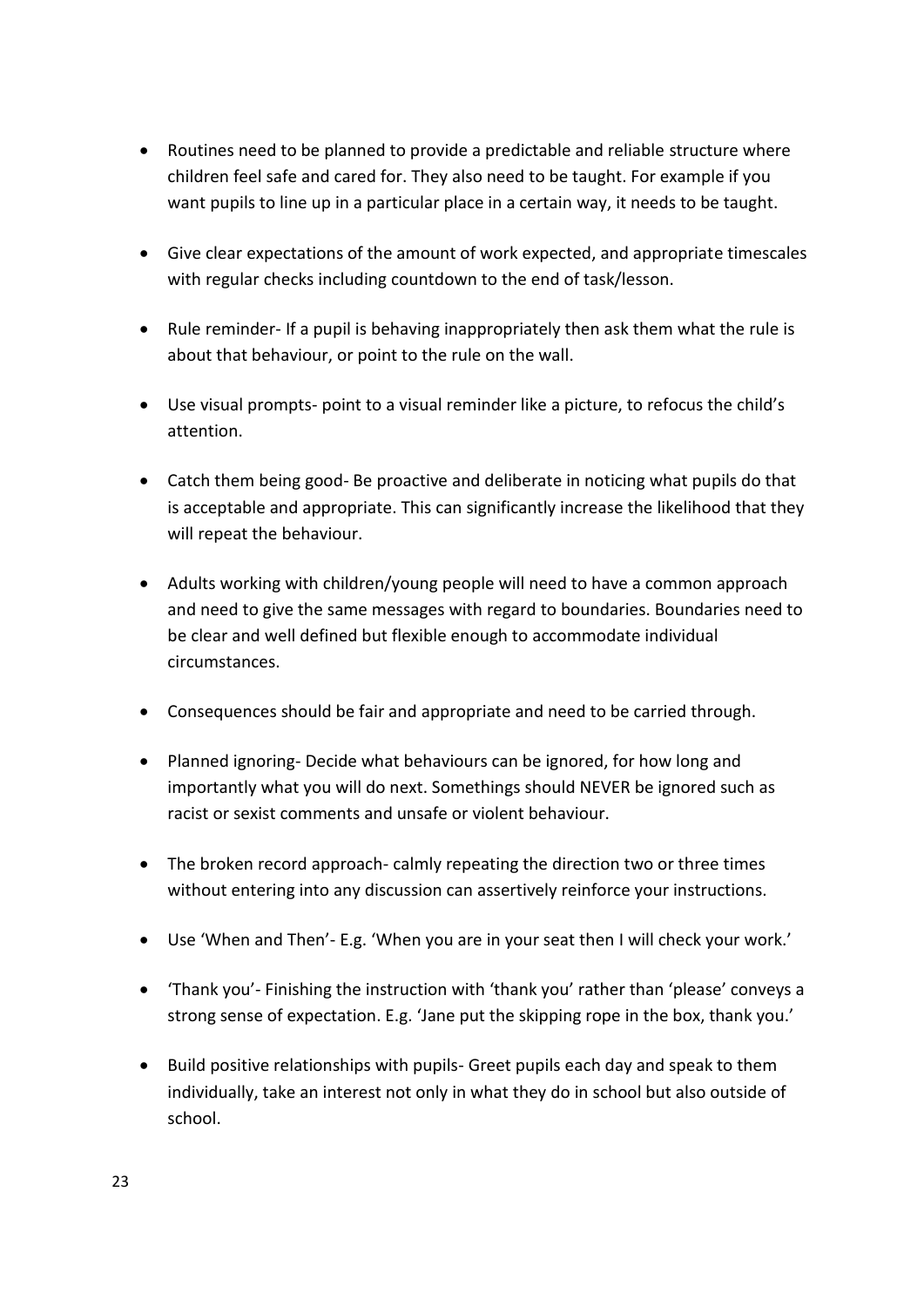# **The Learner with Specific Learning Difficulties.**

If you have a child in your school/class who you think may not be accessing the curriculum because of SPLD/Dyslexia, contac[t helen.heard-white@tameside.gov.uk](mailto:helen.heard-white@tameside.gov.uk) or [amanda.edwards@tameside.gov.uk.](mailto:amanda.edwards@tameside.gov.uk)

or call 0161 343 8381

# **General tips on managing the classroom environment and teaching the child with SPLD**

- Children report that effective teachers are enthusiastic, patient, helpful and don't shout if you get things wrong. Create an emotionally secure learning environment in which differences are accepted and planned for and where strengths are recognised and valued despite other difficulties.
- The least effective were those who gave too many instructions too fast and didn't allow enough time to complete work, embarrassed you in front of the class, assumed you were lazy or deliberately slow and shouted all the time.
- Utilise multisensory approaches to learning and learning styles. Chunk tasks into smaller sections.
- Make use of ICT where appropriate. For example speech to text and text to speech software. IPads, tablets and word processors.
- Plan for differentiation of tasks and outcome, including alternative ways of recording – e.g. matching, sequencing, sorting, highlighting, pictures, diagrams, flow charts.
- Arrange for children to see/discuss text or tasks prior to lesson if possible.
- Provide practical aids to encourage independent learning  $-e.g.$  number lines, calculators, place value cards, writing frames, word lists (key words and topic words), pictorial task cards, 'bed' card. Children could have their own equipment pack/s.
- Writing frames can also be useful for helping children to structure their writing, offering additional support to those who find sequencing difficult. Avoid bright sunshine and fluorescent lighting if possible.
- Use a variety of ways to explain and inform e.g. illustrations, diagrams, pictures, teacher modelling, practical examples and demonstrations.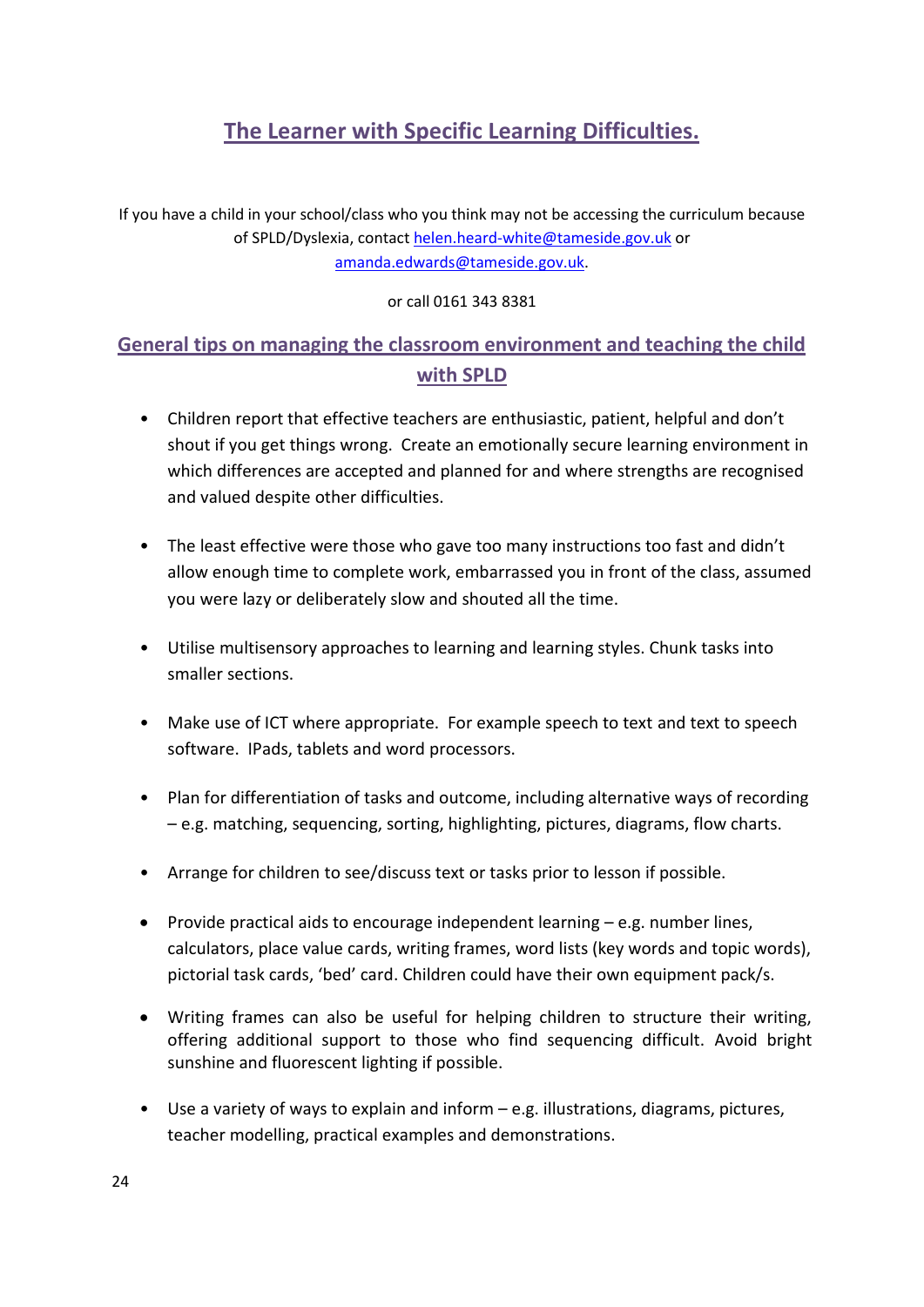- Use colour to distinguish between ideas. Encourage all children to use colour in their work to do this. Use a variety of colours on the board to separate lines, sections or columns.
- Give a choice of pastel coloured paper for children to use rather than white. Coloured overlays could be useful for reading.
- Keep worksheets clear and not too 'busy' (use Comic Sans).
- Keep copying to a minimum.
- Use visual timetables.
- Give transcripts or photocopies rather than ask the child to read or write from the board.
- Build in opportunities for over-learning and repetition.
- Draw the child's attention before giving instructions. Limit verbal instructions to 2 at a time.
- Give instructions carefully and clearly. Ask the child to repeat the task to you. Be prepared to repeat the instructions, in a different way if necessary.
- Group according to the requirements of the task, not by literacy level, unless specifically teaching literacy skills.
- Seat dyslexic children away from distractions and next to children who are good at focusing on learning.
- Seat dyslexic children where the teacher can make eye contact easily.
- Pupil may require additional time to respond to questions. If possible, provide advanced warning of a question for them to answer, especially within a whole class setting.
- Pupils will require additional time to complete tasks due to their processing speed difficulties.
- Aim to keep the noise level down and encourage a calm working atmosphere.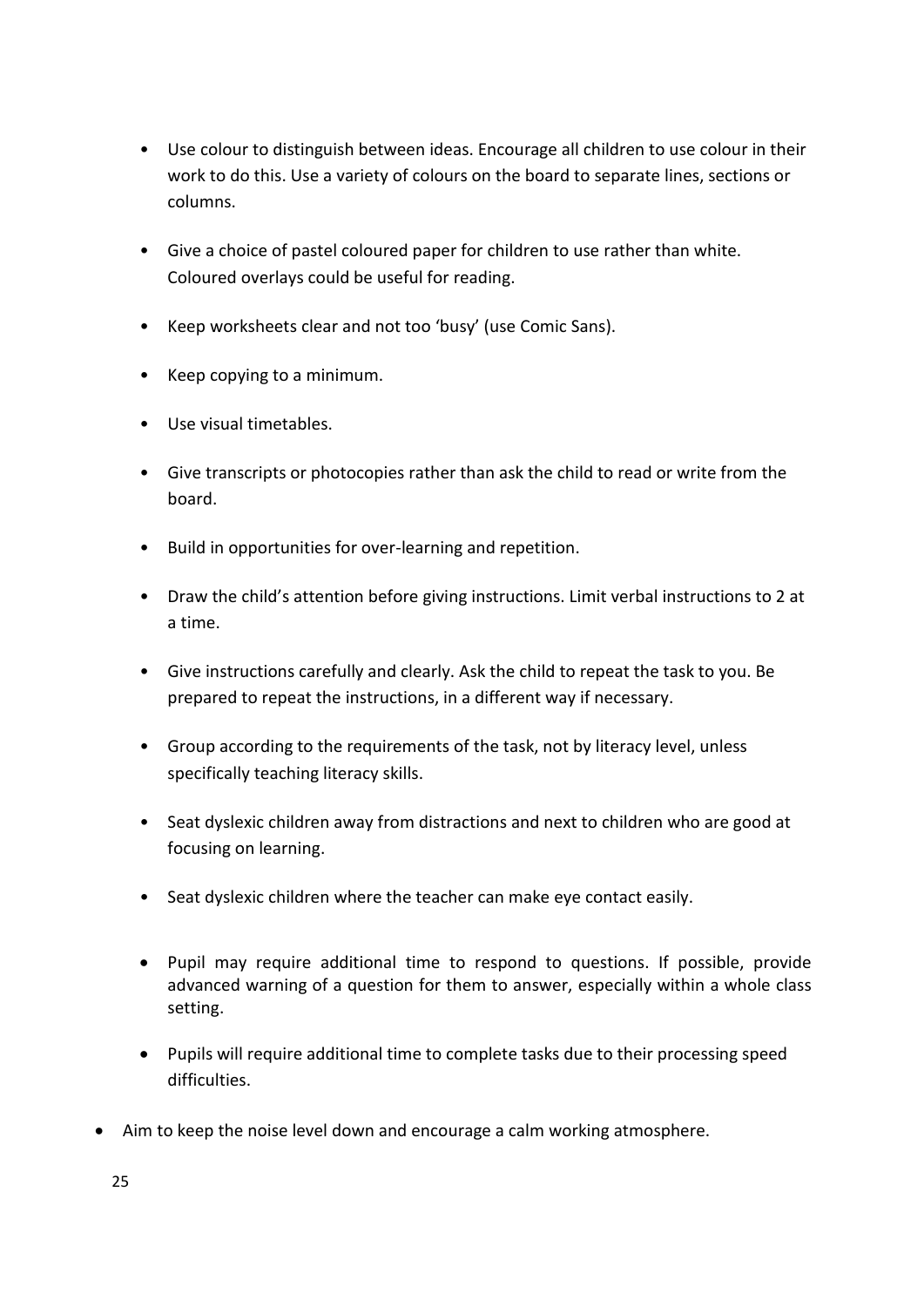# **Beyond the Classroom – Enabling Learners During Unstructured Time**

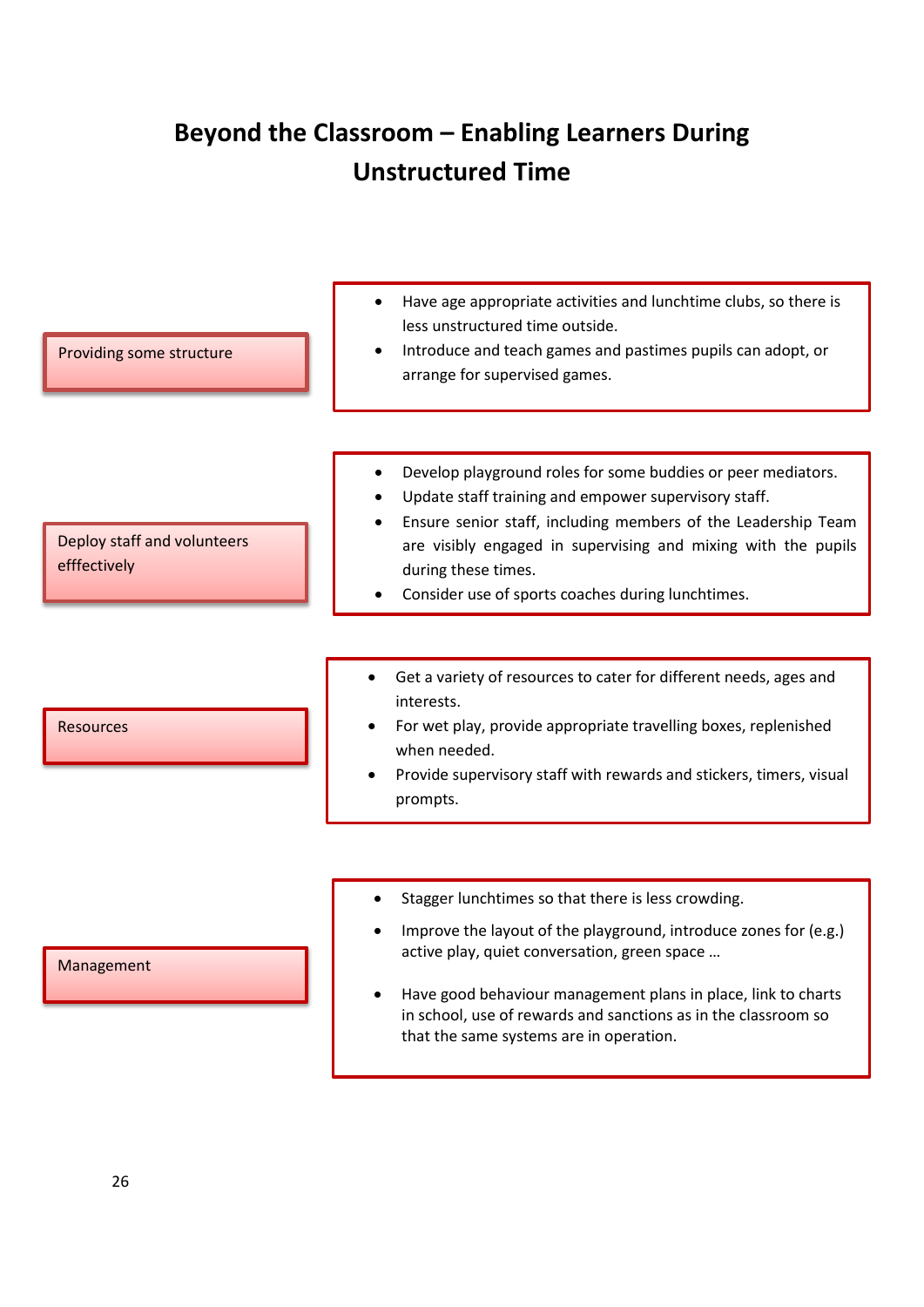## **Enabling Communication with Families: 20 Tips**

#### **Smile when you see parents and carers**

Greet them. Most parents only occasionally interact with teachers so make sure that at least 90 percent of your encounters with them are positive, warm, and friendly. The impressions left from fleeting encounters last a long time.

#### **Learn their names**

Learn how parents/carers prefer to be addressed (e.g. Mr. <br> **Example:** P By first name? ) and how to pronounce names correctly.

## **Declare your intention**

Tell them that you want to work in partnership with them; that you appreciate their support and look forward to working together.

#### $\checkmark$  **Communicate often and in various forms** (e.g. text, newsletter, email)

Provide information about what's going on in your class (weekly would be ideal): what students are learning, what they've accomplished, what you're excited about, what they're excited about, and the learning and growth you're seeing. Suggest things that they might ask their child about.

#### **Make positive phone calls home**

Phone calls are powerful tools, and receiving a positive message is a tremendous boost. Some families may benefit from more frequent calls.

#### **Lead with the good news**

Give positive praise first when calling parents/carers or meeting with them to discuss a concern. Everyone has something good about him/her. Find it and share it. Then share your concern. Adhere strictly to this rule.

#### **Find an interpreter**

If you can't speak the language, seek an interpreter for at least one meeting and/or phone call. (For obscure languages, you can sometimes find a refugee center or other public agency that can help). Reach out to those parents/carers as well; do whatever you can to connect.

## **Your language is powerful**

The words you use may infer value judgments about what is seen as 'normal'. Show that you are aware that there are many different kinds of families and that you do not to assume a mother is,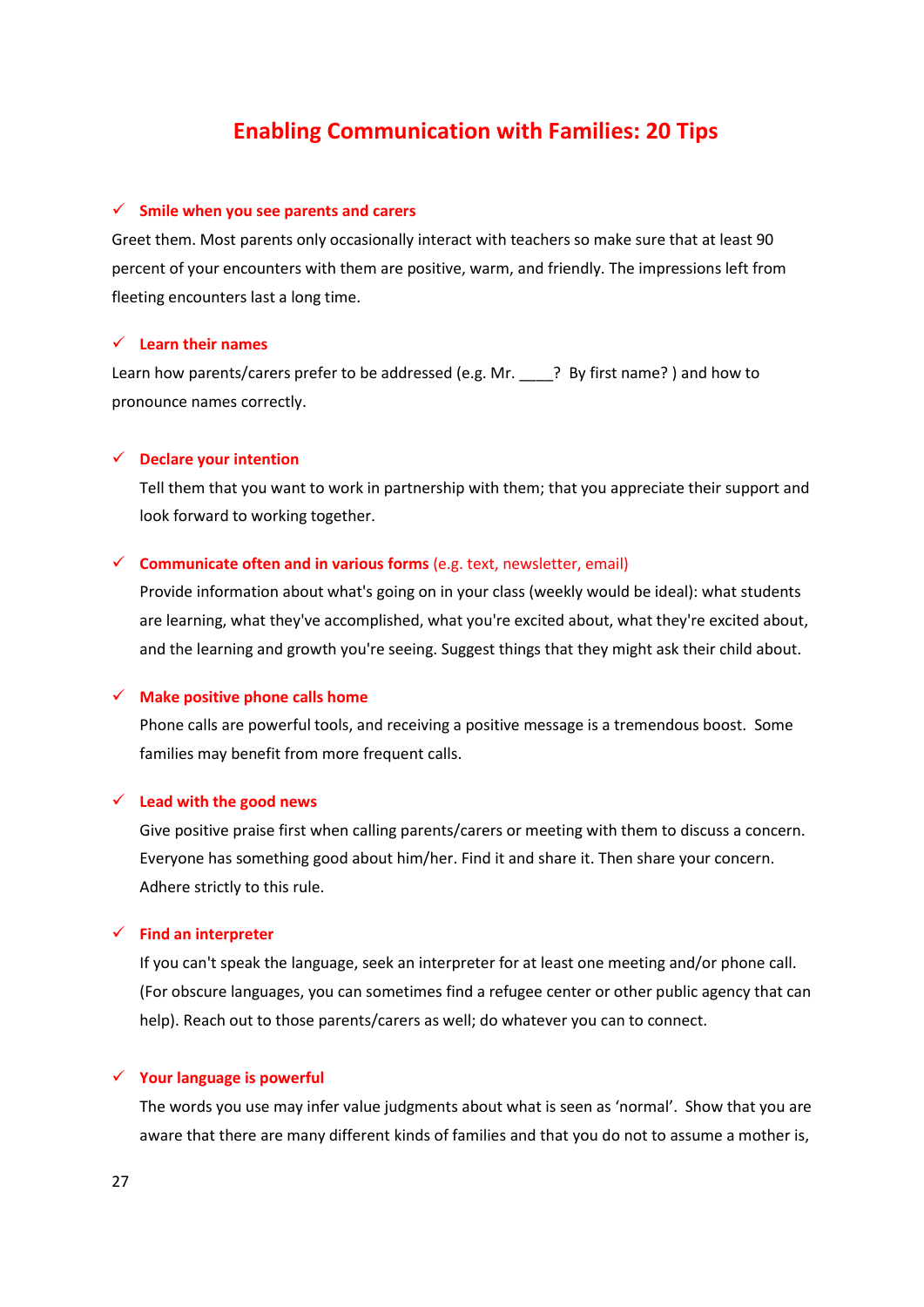or isn't married, or even if she is married, that she's married to a man. Learn to ask open-ended questions and understand that sometimes parents/guardians might not want to share some information.

## **Ask questions about the learner**

"What kinds of things does he enjoy doing outside of school? Who are the special people in her life -- family or family friends? What do you think are her best characteristics? What was he like as a little boy?" Demonstrate an interest in finding out more about your student.

#### **Listen to parents**

Listen well to parents/carers; they know their child best.

#### **Smile at the learner**

When talking to an adult in front of a child, smile and make eye contact with the student to demonstrate that you care about him/her. Recognise what he/she has done well in your class in front of the adults. *Then* share a concern, if you have one.

#### **Invite parents to share**

Distribute a survey at the beginning of the year (if parents don't read/write in English, students can interview them and relay their answers). Find out what hobbies, interests or skills for sharing parents/carers may have. Invite them in especially if it connects the curriculum and content. Let them share with you their cultural traditions, interests, passions, skills and knowledge.

#### **Let parents know how they can help**

Many parents/carers want to help but especially as children get older, they aren't asked for help as often and don't know what to do. There's always some way they can help in the classroom.

## **Be very specific**

Provide ways adults can support their child at home: e.g. an agreed number of minutes reading together.

## **Be a broker of resources**

If adults share a concern, be prepared to direct them to a source of help.

### **Explain your instructional decisions**

Take the time to do this and help them learn about the education system if they're not familiar with it. Help them understand what you're doing and why.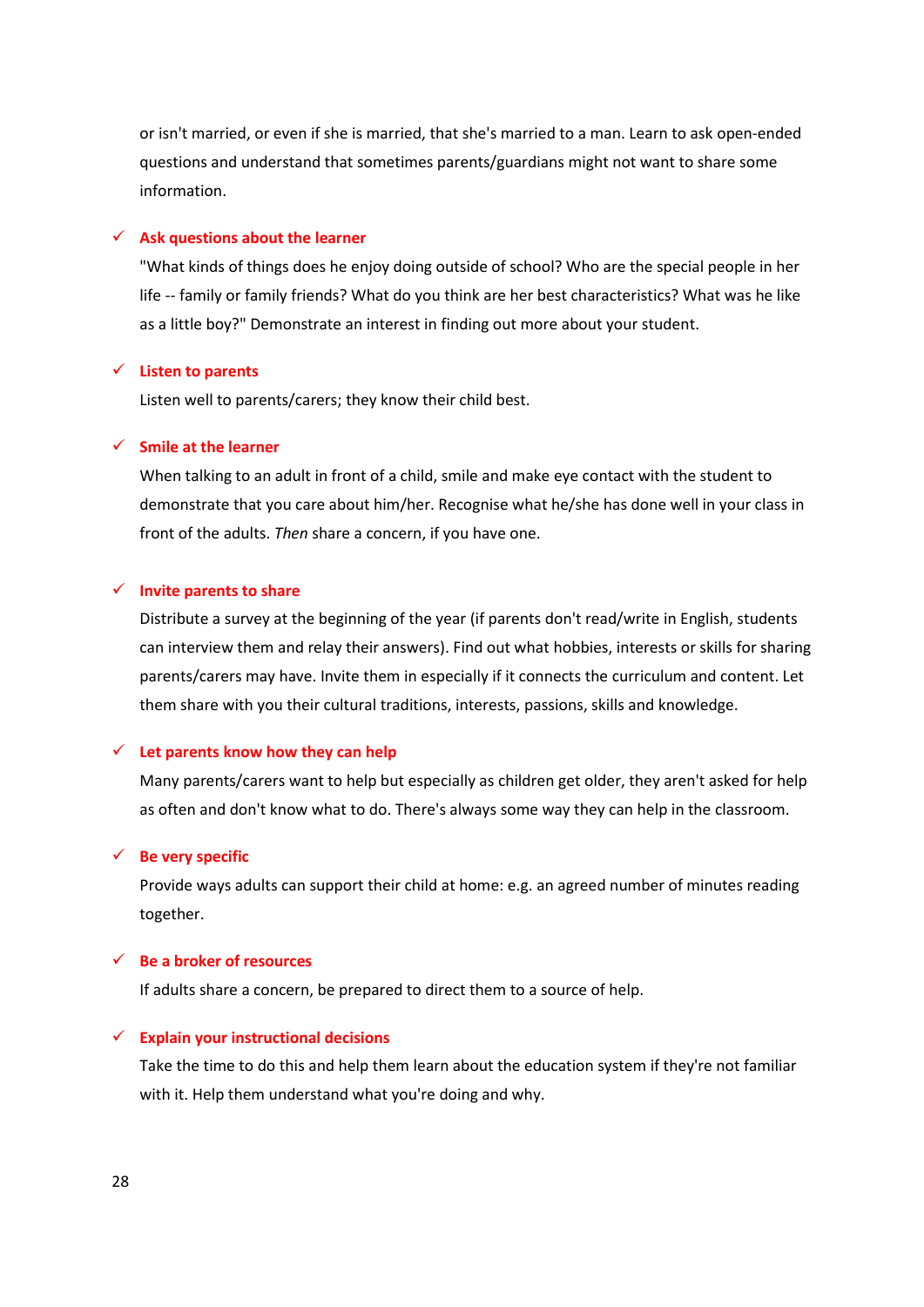## **Invite adults to participate in making some decisions**

Invite their input, give them information that will help them form an opinion, and listen to their conclusions.

## **Thank parents/carers**

Both individually and publicly for their support, perhaps in a newsletter. Recognise what they do to help your class and how their support benefits students.

## **Share Every Success**

Let adults know what their child is doing well, what academic skills, social skills or knowledge s/he's demonstrated.

## **Invite parents/carers to celebrate and get together**

Communities are strengthened when people come together in celebration.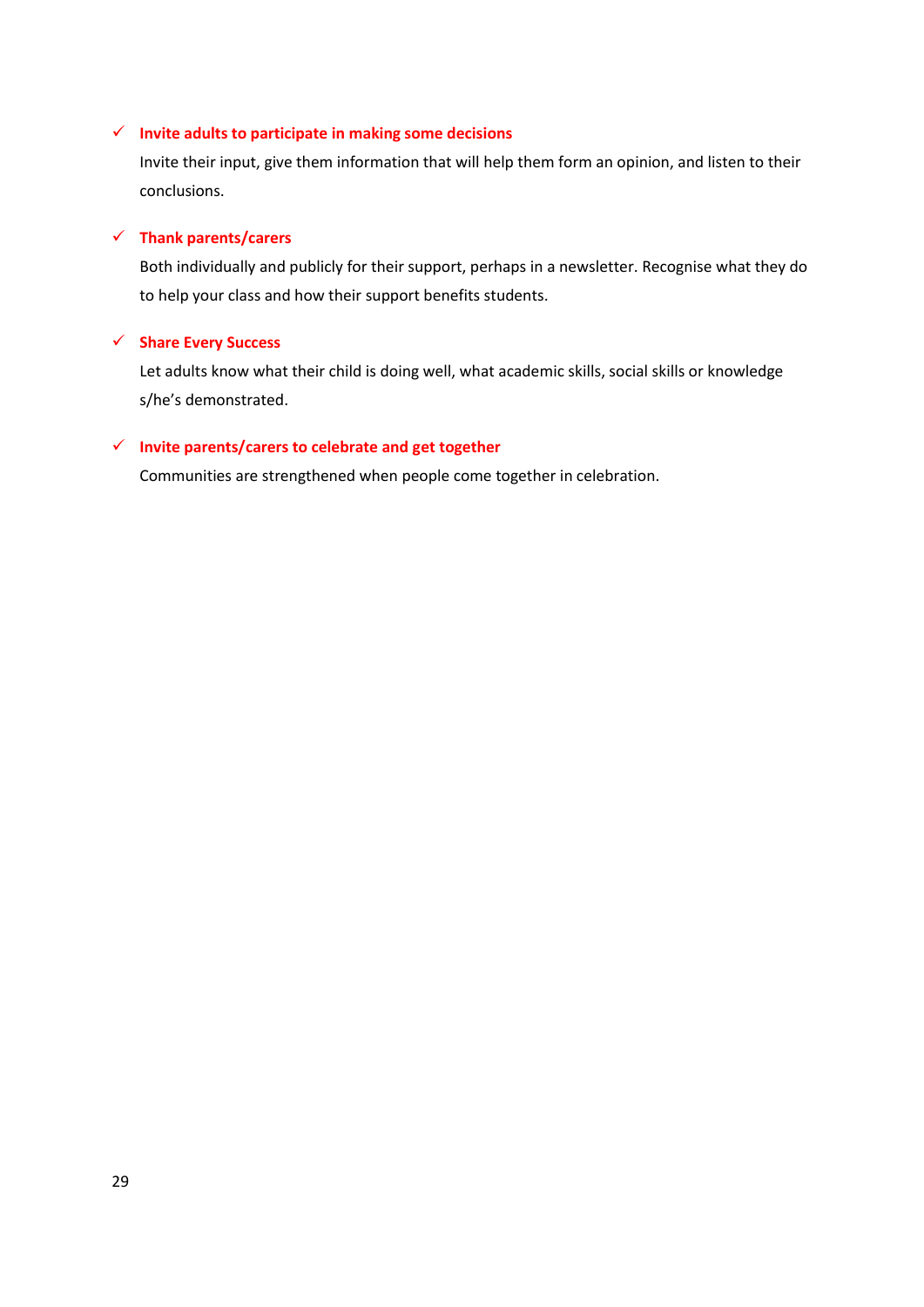# **Enabling Learners During Assembly: What Creates the Best Conditions?**

Every assembly is relevant.

The needs of learners with particular issues are taken into account, so that staff can adjust the experience for individuals where needed.

Good behaviour is fostered:

- Adults model the behaviour they wish the learners to adopt.
- Adults encourage learners to be interested in assembly, by designing the experience well, and by talking about assembly in class.
- Adults attend assembly with the class.
- Learners are noticed when they conform, and they are praised when 'caught being good'.
- Provision of something extra to look at, even projecting simple pictures to illustrate some of the content, adds interest and will encourage learners to stay focussed.

Everyone can hear and see everything:

- There is no shame in using a microphone it enables speakers to be more expressive.
- Standing in front of a bright light or bright window reduces the speaker to a silhouette, but standing on even a slightly raised surface enables presenters to use gesture and eye contact more effectively.
- Blinds or curtains are adjusted as needed before assembly starts.

Considering the length of time learners are being asked to sit still:

- Will they need to sit still and listen quietly again immediately after assembly?
- How comfortable are they going to be? Are there any ways of making the experience more comfortable?
- Can some messages be given at other times, or in other ways, so that assembly design remains as interactive and as pacey as possible?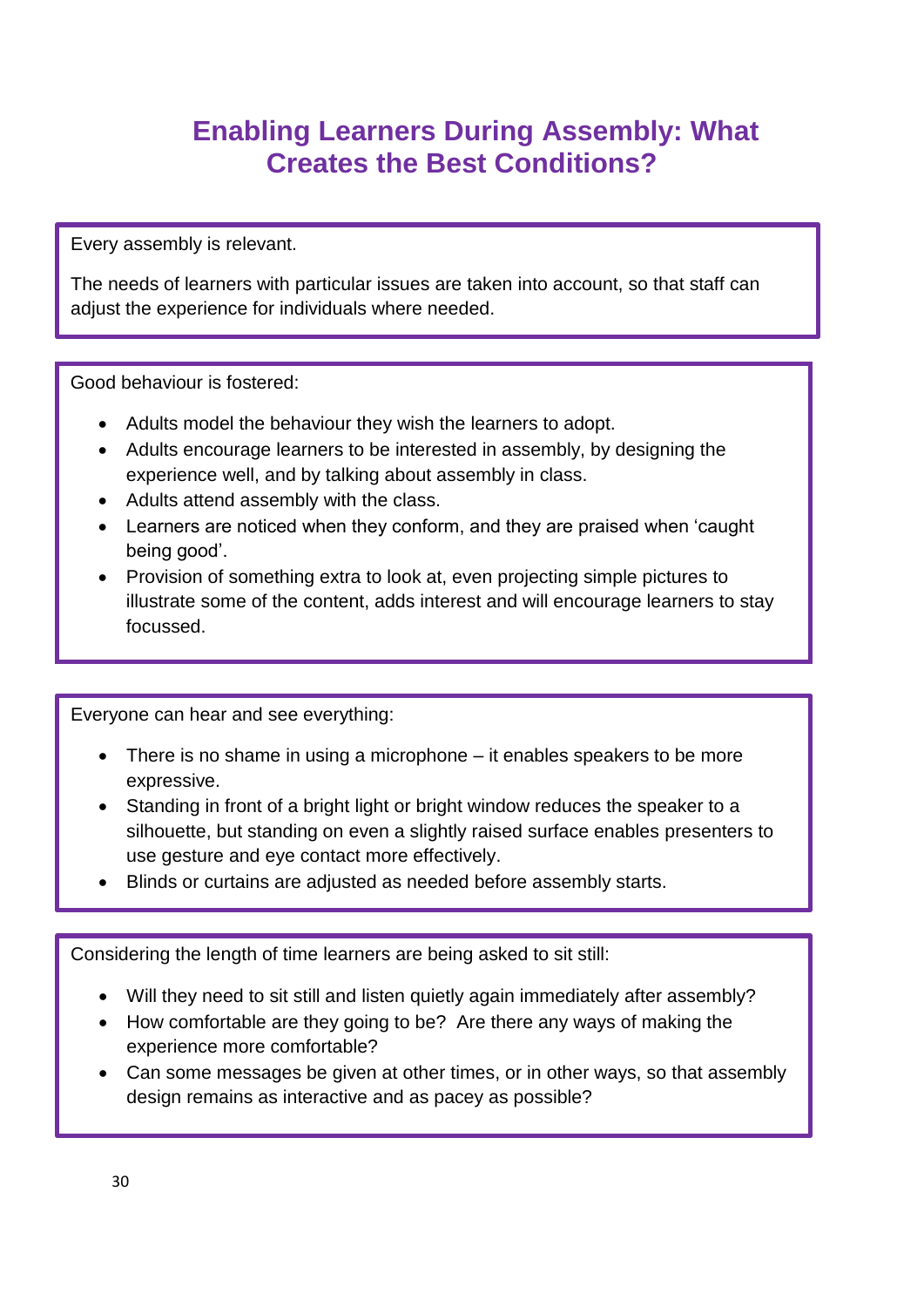# Glossary.

# Provided with the understanding that some colleagues may be newly appointed and unfamiliar with all the terminology used.

**Pupil Support services (PSS):** Tameside's support service, which includes the Sensory Support Team, the Communication, Language and Autistic Spectrum Support Work group (CLASS), the Behaviour for learning and Inclusion Service (BLIS) the Specific learning Difficulties Team (SPLD) and the Equality, multiculturalism and Access Team (EMAT). It is headed by Helen Mellor, who has an office at Birch Lane Family centre in Dukinfield.

**Quality First Teaching:** The expression used to describe the ways in which a teacher can meet the needs of many pupils in mainstream classes via wellcrafted lessons, appropriate resources, skilful conversation and good classroom organisation.

**Hearing impaired learners**: 'Hearing Impairment' is a generic term used to describe all hearing loss. Hearing loss, or deafness, is the partial or total inability to hear sound in one or both ears. The two terms most used by trained teachers of the deaf to describe hearing impairment are the **type** and **degree**  of loss e.g. Profound Sensori-Neural Loss. There is an important difference between people who are pre-lingually deaf, that is becoming deaf before learning to speak, and those who become deaf later in life. Some learners may also have difficulty acquiring language depending on the nature of their loss.

**Visually impaired learners:** Many people have some type of visual problem at some point in their lives. Some can no longer see objects far away. Others have problems reading small print. These types of conditions are often easily treated with eyeglasses or contact lenses. But when one or more parts of the eye or brain that are needed to process images become diseased or damaged, severe or total loss of vision can occur. In these cases, vision can't be fully restored with medical treatment, surgery, or corrective lenses like glasses or contacts.

31 **Bilingual learners:** Describes pupils who, because of their situation, need to use more than one language. They may or may not be fluent in all the languages they need to use. Some bilingual pupils will need special consideration; some are wellaccommodated within Quality First Teaching. The needs of bilingual learners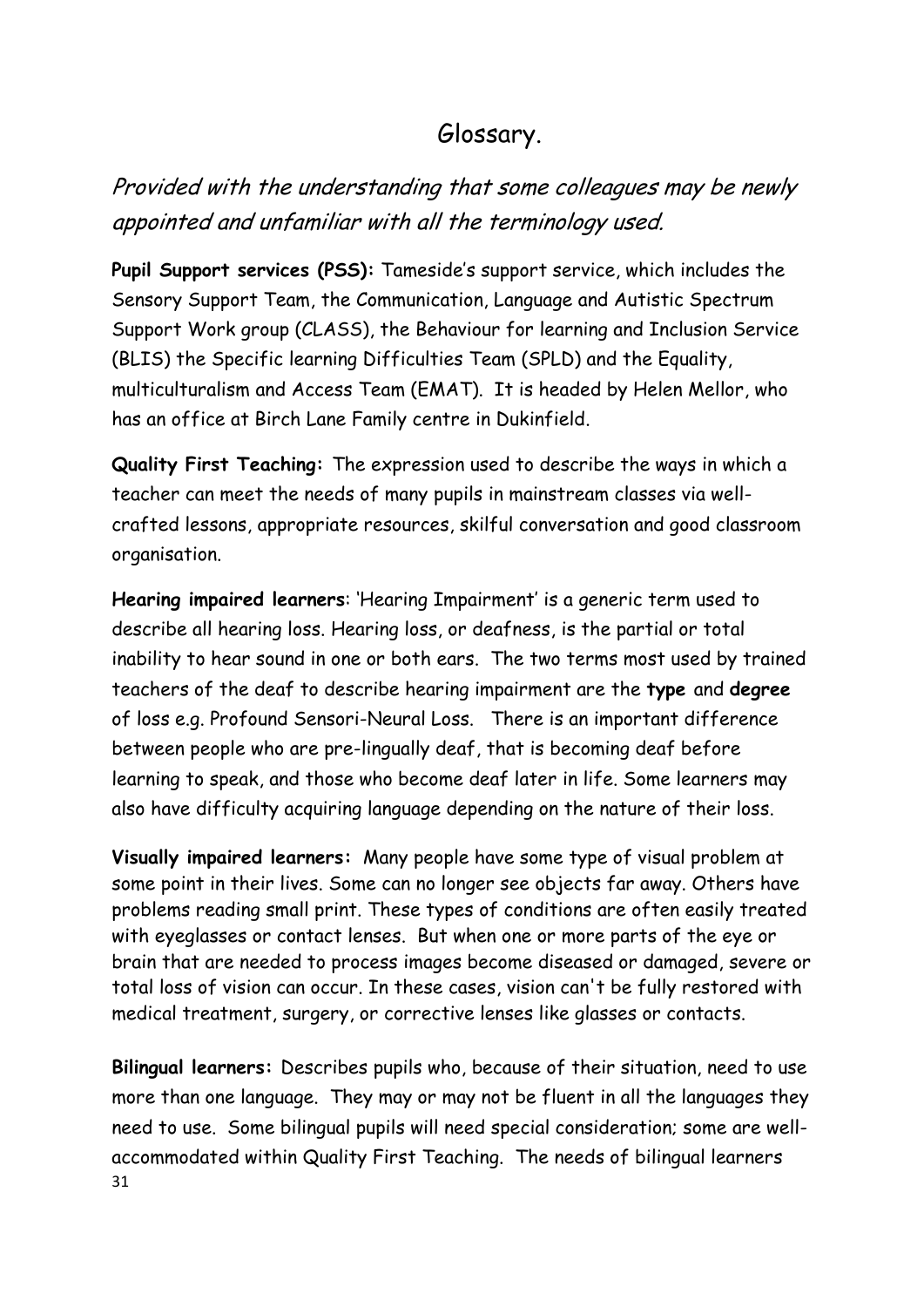who have social fluency are sometimes less apparent, which can lead to underachievement.

**Autistic Spectrum Disorder (also called 'Autistic Spectrum Condition')** Autism is a lifelong developmental disability that affects how a person communicates with, and relates to, other people. It also affects how they make sense of the world around them.

**Specific Learning Difficulties (dyslexia):** Dyslexia is a severe and persistent learning difficulty that primarily affects the skills involved in accurate and fluent word reading and spelling. Co-occurring difficulties may be seen in aspects of language, motor co-ordination, mental calculation, concentration and personal organisation, but these are not, by themselves, markers of dyslexia.

**Emotional, Social and Mental Health Issues:** Children and young people may experience a wide range of social and emotional difficulties which manifest themselves in many ways. These may include becoming withdrawn or isolated, as well as displaying challenging, disruptive or disturbing behaviour. These behaviours may reflect underlying mental health difficulties such as anxiety or depression, self-harming, substance misuse, eating disorders or physical symptoms that are medically unexplained. Other children and young people may have disorders such as attention deficit disorder, attention deficit hyperactive disorder or attachment disorder.

**The Special Educational Needs and Disability (SEND) code of Practice:** a legal framework which details how learners with Special Needs should be assessed and how provision should be managed.

**The OFSTED Framework for School Inspection:** A set of criteria which OFSTED use to form judgements during inspections.

**High Level Teaching Assistant:** A teaching assistant qualified to a high level, who will therefore be expected to take on more responsibilities and work more independently than other Teaching Assistants.

**Special Support Assistant:** Someone who works closely with pupils who have special needs.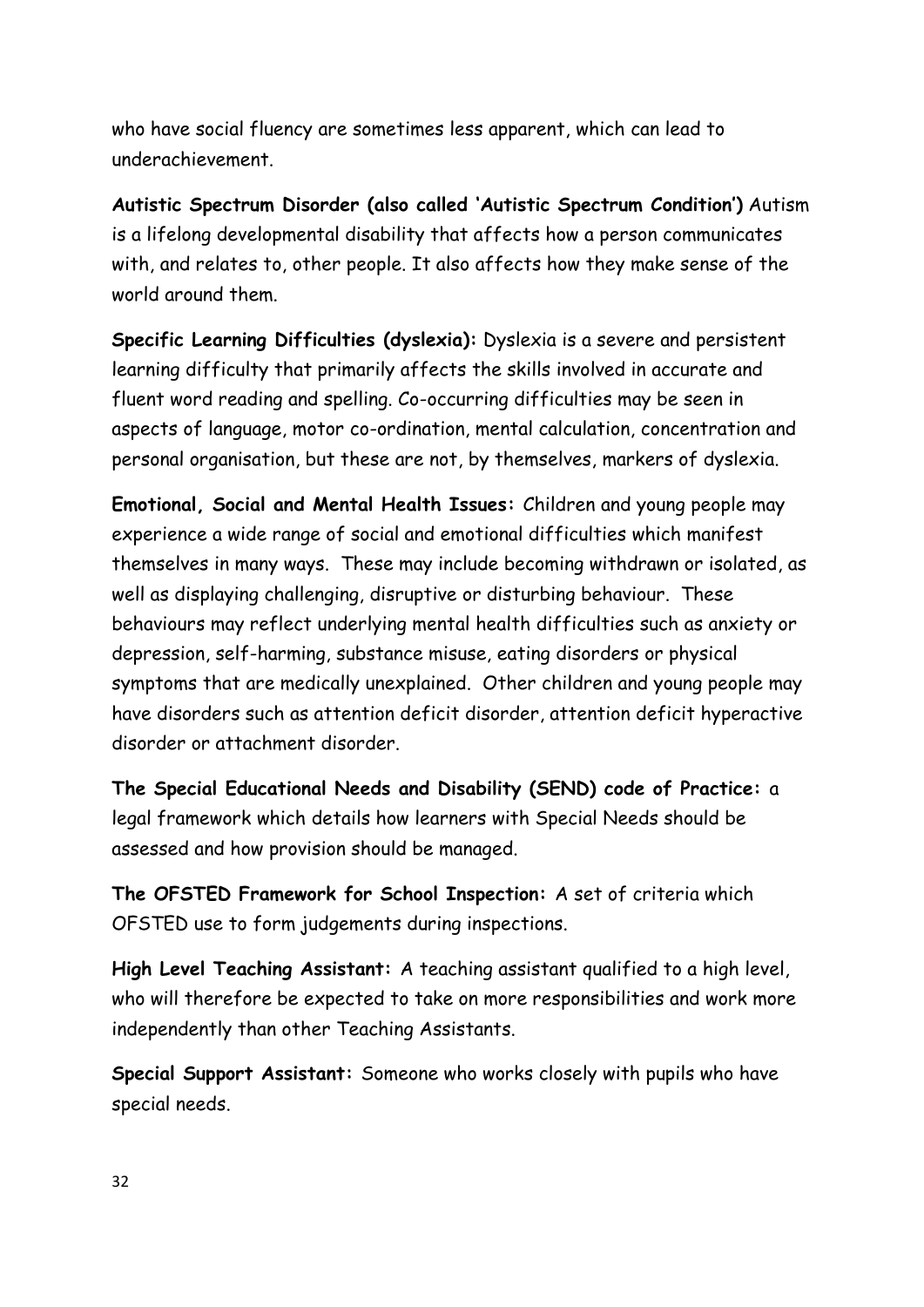**Outreach Staff and Advisory Teachers:** Practitioners from support teams who will visit schools to work with teachers or pupils under particular circumstances for a specified length of time. Some staff may also be involved in sharing advice or providing training.

**Buddy:** A pupil who has agreed to help one or more other pupils in a defined way (eg to help a new pupil to settle in, to help a classmate access ICT). This kind of arrangement works best when expectations are clearly established and the care a pupil gives is formally recognised.

**Peer Mediator:** A pupil who is able to help others in making decisions, acting as a go-between.

**Lead learner or Peer Mentor:** A pupil who is able to offer support, modelling learning skills.

**Multimodal Learning:** A term with several meanings, all connected to having multiple ways of accessing, sharing and storing information. It is related to notions about learning styles, and also to educating learners about media. In some contexts, it is about understanding how the ways in which information is displayed can impact upon meaning (eg how a picture can add to a text). Multimodal learning is particularly connected to use of ICT to find and present information.

**Multisensory Learning:** Activities which involve more than one sense. Most classrooms are very visual places, but including activities in which pupils see, hear, touch and even taste or smell can raise attainment.

**Collaborative Learning:** A style of group work which involves moving information from one medium to another and passing information from one person to another. It supports language for learning in many subject areas.

**Kagan:** A style of group work in which pupils have clear roles and work in an established structure. It is designed to raise achievement and to promote social skills.

**Graphic organisers:** Visual ways of storing, organising or displaying information, such as time lines, Venn diagrams, cause and effect chains, flow charts and results tables. As well as being handy as a memory aid, if they are used well,